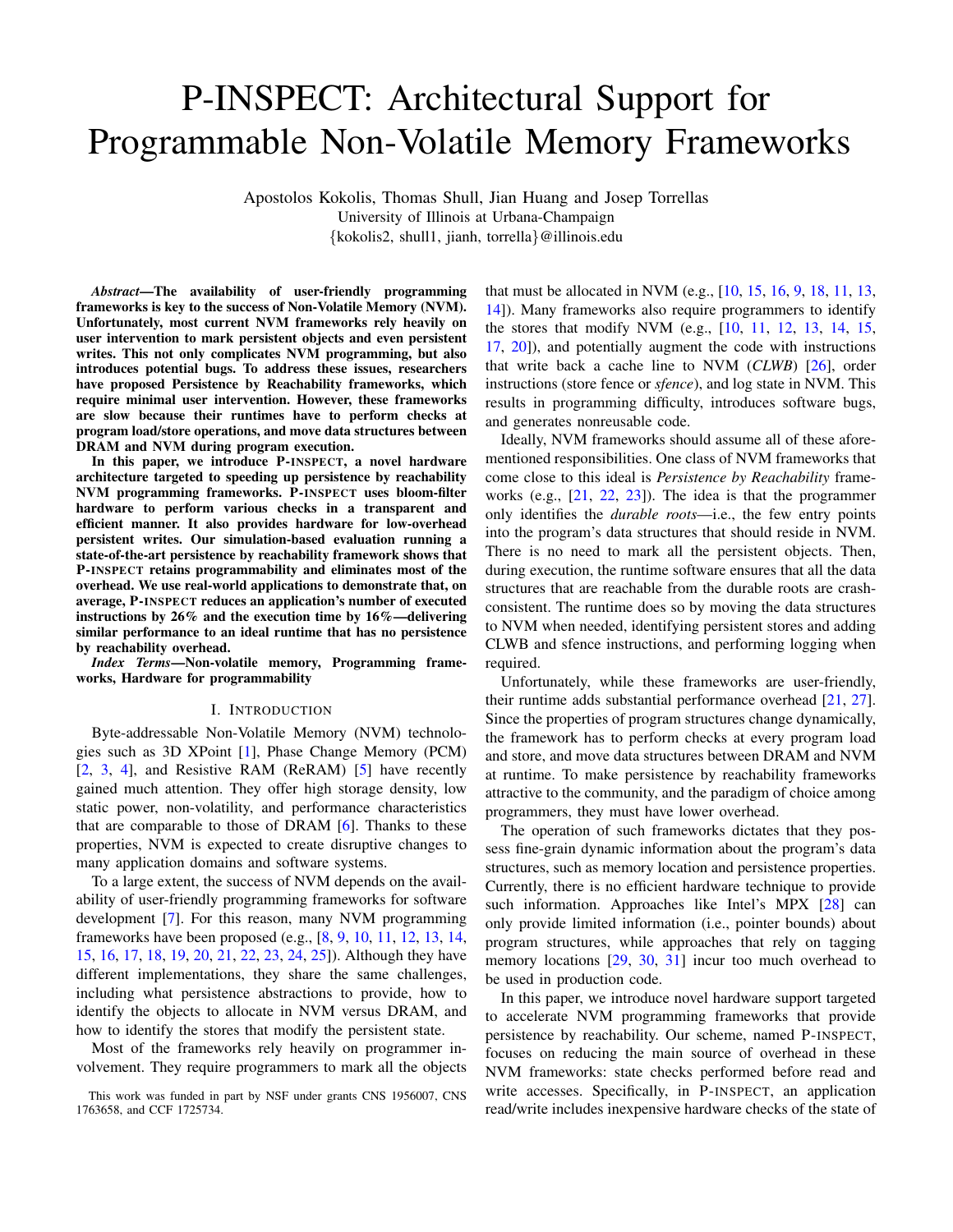the accessed data structure. In the common case, the hardware checks conclude that no special action is needed, and the read/write completes normally. Otherwise, a runtime software handler is automatically invoked, which performs any needed framework operations. To perform these checks efficiently, P-INSPECT uses cache-coherent hardware bloom filters.

In addition, P-INSPECT also speeds up the execution of persistent writes. It does so by combining writes with CLWB and sfence instructions in hardware.

Our evaluation shows that P-INSPECT retains the programmability advantages of persistence by reachability frameworks while removing most of their execution overhead. Specifically, we run a key-value store with various Yahoo Cloud Service Benchmarks, and several kernels on a stateof-the-art persistence by reachability framework. With P-INSPECT hardware support, real-world applications reduce their number of executed instructions and their execution time by an average of 26% and 16%, respectively. We also compare P-INSPECT to an ideal runtime that has no persistence by reachability overhead, and demonstrate similar performance improvement.

This work makes the following contributions:

- We propose P-INSPECT, the first hardware architecture to accelerate persistence by reachability NVM frameworks in a transparent manner.
- We develop hardware designs to minimize persistence checks in software and to speed up persistent writes.
- We evaluate the proposed hardware on a state-of-the-art persistence by reachability NVM framework, and demonstrate its improved performance.

# II. BACKGROUND: USING NVM

<span id="page-1-2"></span>Programming an NVM system is challenging [\[32,](#page-13-26) [7\]](#page-13-1). To use NVM, programming frameworks must offer users an appropriate interface. For instance, the Storage Networking Industry Association (SNIA) has created a low-level programming model for NVM developers [\[24\]](#page-13-18). Intel has produced a tool set that is compatible with the SNIA model, which is called Persistent Memory Development Kit (PMDK) [\[25\]](#page-13-19), and is a collection of libraries in C/C++ and Java. In addition to the SNIA and Intel efforts, there are many other NVM programming frameworks [\[8,](#page-13-2) [9,](#page-13-3) [10,](#page-13-4) [11,](#page-13-5) [12,](#page-13-6) [13,](#page-13-7) [14,](#page-13-8) [15,](#page-13-9) [16,](#page-13-10) [17,](#page-13-11) [18,](#page-13-12) [19,](#page-13-13) [20,](#page-13-14) [21,](#page-13-15) [22,](#page-13-16) [23\]](#page-13-17). Their goal is to facilitate NVM programming and ease the adoption of NVM.

The two main differentiating features of these frameworks are: (i) how they identify which data objects to place in NVM, and (ii) what persistence abstractions they provide. Many frameworks [\[10,](#page-13-4) [15,](#page-13-9) [16,](#page-13-10) [9,](#page-13-3) [18,](#page-13-12) [11,](#page-13-5) [13,](#page-13-7) [14,](#page-13-8) [17,](#page-13-11) [25\]](#page-13-19) expect the user to explicitly mark all the objects that must be placed in NVM. Such a limited abstraction places a heavy burden on the programmer and creates many opportunities for bugs [\[32,](#page-13-26) [33,](#page-13-27) [34\]](#page-13-28). Furthermore, these frameworks cannot be directly used with existing codes; they require applications to be rewritten to include the necessary markings.

In contrast, several new frameworks [\[21,](#page-13-15) [22,](#page-13-16) [23\]](#page-13-17) use a more programmer-friendly model known as *Persistence by* *Reachability*. In these frameworks, the runtime automatically ensures that, given a set of entry points into the persistent data structures in the program, all the data in the program reachable from such entry points is in NVM. This support significantly reduces the programmer burden and allows for the reuse of existing code.

Frameworks also differ in the persistence abstractions provided. Frameworks supporting epochs [\[12,](#page-13-6) [11,](#page-13-5) [13,](#page-13-7) [14,](#page-13-8) [20\]](#page-13-14) couple logging regions to epochs (e.g., critical sections), and stores only need to be persisted at the end of the epochs. Other frameworks allow the logging regions to be specified by the programmer, and are not tied to a programming construct [\[9,](#page-13-3) [10,](#page-13-4) [15,](#page-13-9) [16,](#page-13-10) [17,](#page-13-11) [21,](#page-13-15) [22,](#page-13-16) [23\]](#page-13-17)

Another difference between frameworks is whether the user is expected to explicitly identify the persistent stores in the program. Some frameworks expect the user to mark persistent stores manually [\[10,](#page-13-4) [11,](#page-13-5) [12,](#page-13-6) [13,](#page-13-7) [14,](#page-13-8) [15,](#page-13-9) [18,](#page-13-12) [9,](#page-13-3) [25\]](#page-13-19), introducing many opportunities for mistakes. However, others leverage both compile time and runtime techniques [\[16,](#page-13-10) [8,](#page-13-2) [19,](#page-13-13) [21,](#page-13-15) [22,](#page-13-16) [23,](#page-13-17) [20,](#page-13-14) [17\]](#page-13-11) to obviate the need for the programmer to label persistent stores. As persistence by reachability NVM frameworks already leverage runtime techniques, they free the programmer from having to label persistent stores.

# III. PERSISTENCE BY REACHABILITY

#### <span id="page-1-1"></span>*A. Benefits of the Reachability Abstraction*

In *Persistence by Reachability* [\[21,](#page-13-15) [22,](#page-13-16) [23\]](#page-13-17), the programmer is only tasked with identifying the few entry points into the data structures that should be made persistent. These are called *durable roots*, and could be, e.g., the dominator pointer to a graph structure, or the root node of a tree. The framework is responsible to ensure that, dynamically, all objects reachable from a durable root (i.e., the durable root's *transitive closure*) reside in NVM.

This model is attractive because it puts a minimal burden on programmers. Programmers only have to think about which data structures must be in NVM, instead of explicitly identifying all the objects that must be in NVM. Throughout execution, data structures are modified and the durable transitive closure changes. Therefore, the framework monitors program writes and moves objects to NVM as needed.

These frameworks have three other advantages. First, they simplify programming by automatically inserting the necessary CLWBs, sfences, and logging operations. Second, they are compatible with existing code, in that neither the code must be rewritten to identify the persistent state nor a different library must be used. Finally, by dynamically placing data in NVM only when needed, they save power and latency.

#### <span id="page-1-0"></span>*B. Reacting to Updates to the Durable Transitive Closure*

At runtime, these frameworks guarantee that the durable root set's transitive closure always resides in NVM. This requires objects to be moved to NVM as they become reachable from a durable root. To understand the operations needed, Figure [1\(](#page-2-0)a) shows a heap containing objects  $A$ ,  $B$ , and  $C$ in DRAM, and  $E$  and  $F$  in NVM.  $F$  is a durable root. An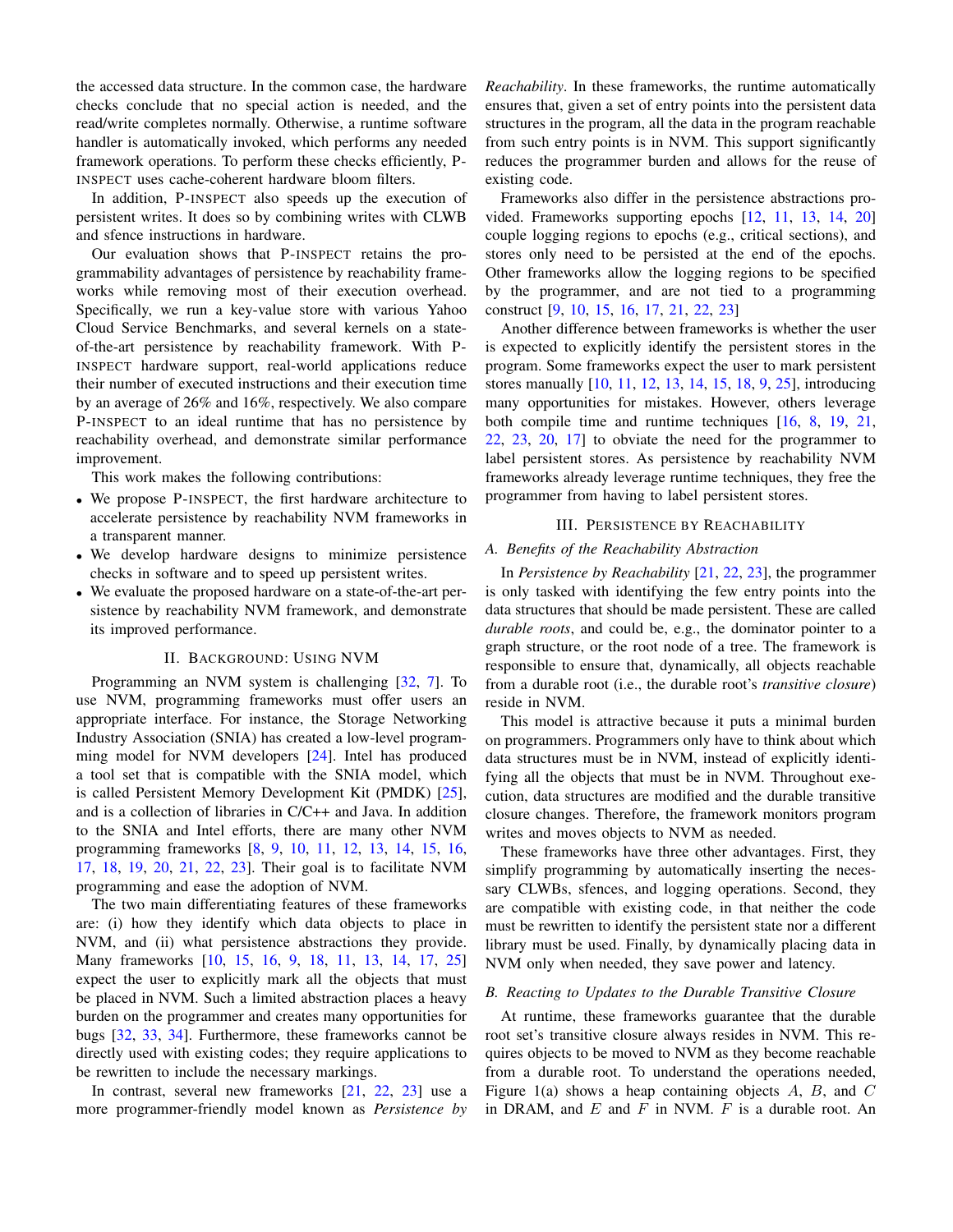arrow from object *i* to *j* means that a field in *i* has a reference to *j*. Each object has a header state with 2 bits: the *Forwarding* and *Queued* bits. Their functionality is explained below.

<span id="page-2-0"></span>

Fig. 1: Persistence by reachability example.

Suppose that  $F$  is updated to point to  $A$  instead of  $E$ . To ensure that the durable transitive closure is completely within NVM, before performing the write that makes  $F$  point to A, the framework must transparently move both A and its transitive closure (i.e., the objects pointed by  $A$ , recursively) to NVM. This is done iteratively, using a worklist of objects starting with A. For each object  $obj$  in the worklist (e.g., A), the framework does:

- 1) Create a copy of obj in NVM with a set Queued bit.
- 2) Update the original  $obj$  by setting its Forwarding bit and making it point to the object's new location.
- 3) Search obj's fields for references to other objects to be added to the worklist.

In the first step, the object is copied to NVM with a Queued bit set to indicate that the object's transitive closure is still being processed. All the objects in the transitive closure being moved will set their Queued bit, which will only get reset once there are no more objects within the worklist to move to NVM.

Setting the Queued bit is necessary for correct execution in multithreaded environments. It ensures that another thread does not prematurely update a field somewhere to point to an object copied to NVM before the object's transitive closure is made durable. Hence, any write must check the Queued bit and wait to perform until the bit is reset.

Step two repurposes the original object to act as a *Forwarding* object pointing to the object's new NVM location. Forwarding objects are essential to allow pointers in DRAM to be lazily updated. The alternative would be to stop the execution of all the threads and update all the pointers that point to the old object in DRAM to point to the new object in NVM. This is eschewed by persistence by reachability frameworks because it would have prohibitive performance overheads. Instead, when accessing an object, the framework first checks whether the object is a forwarding object by checking its Forwarding bit. If it is, the NVM location of the object is accessed. Note that forwarding objects are always in DRAM and point to NVM.

The third step is to search for objects that need to be added to the worklist. Specifically, the framework checks all of the objects pointed to by  $obj$  and sees whether they are already in

NVM. If not, they are added to the worklist. It is necessary to move these objects to NVM because they are now reachable from the durable root set. For each of the objects moved to the worklist, steps one to three are repeated, iteratively.

Figure [1](#page-2-0) (b) shows the state of the heap after  $A$  has been processed. The original  $A$  is now a forwarding object to  $A$  in NVM, and the latter has the Queued bit set. Also, B is added to the worklist since it is pointed to by A.

Figure [1](#page-2-0) (c) shows the final state after the object movement completed.  $F$  points to  $A$  in NVM, there are two forwarding objects, and all Queued bits are clear. Forwarding objects are only temporary; during garbage collection, this level of indirection is removed and forwarding objects are deallocated.

Finally, the framework also automatically inserts any necessary instructions before and after the write. They may be CLWB and sfence after the write and, if execution is within a transaction, a logging write (plus its CLWB and sfence) before the write.

### <span id="page-2-1"></span>*C. Required Software Checks*

A persistence by reachability framework needs to include checks around loads and stores. First, if a persistent object is being updated to point to an object in DRAM, before the write takes place, the actions in Section [III-B](#page-1-0) are performed. Determining whether an object is in the NVM or DRAM heap requires a check on the object's virtual address.

Moreover, before any read or write to an object, one needs to determine whether the object is a forwarding one (i.e., its Forwarding bit is set). If it is, its forwarding pointer must be followed to retrieve the object's true location in NVM. Note that, if the object is in NVM, it cannot be a forwarding one.

Furthermore, before an object can be pointed to by a durable object, one needs to determine whether the object is being processed by another thread to become part of the durable root's transitive closure. This check is required to avoid the inconsistency of a durable object pointing to an object that is not yet part of the durable set. Hence, the software checks if the object is in NVM and has its Queued bit set. If both are true, the object's transitive closure is being processed by another thread, and pointing to the object must be delayed until the Queued bit is cleared.

More explanation can be found in the description of the AutoPersist persistence by reachability NVM framework [\[21\]](#page-13-15).

# IV. P-INSPECT: MAIN IDEA

In persistence by reachability frameworks [\[21,](#page-13-15) [22,](#page-13-16) [23\]](#page-13-17), all the software checks described, plus some runtime decisions based on the results of these checks [\[27\]](#page-13-21), and the insertion of CLWB, sfence, and logging operations have a large performance impact. We will show in Section [IX](#page-9-0) that they contribute with 22–52% of the instructions in a set of workloads. This is a significant price to pay for the programmability afforded by persistence by reachability. Importantly, most of the checks turn out to require no action. This is because finding objects that are forwarding or whose transitive closure is being moved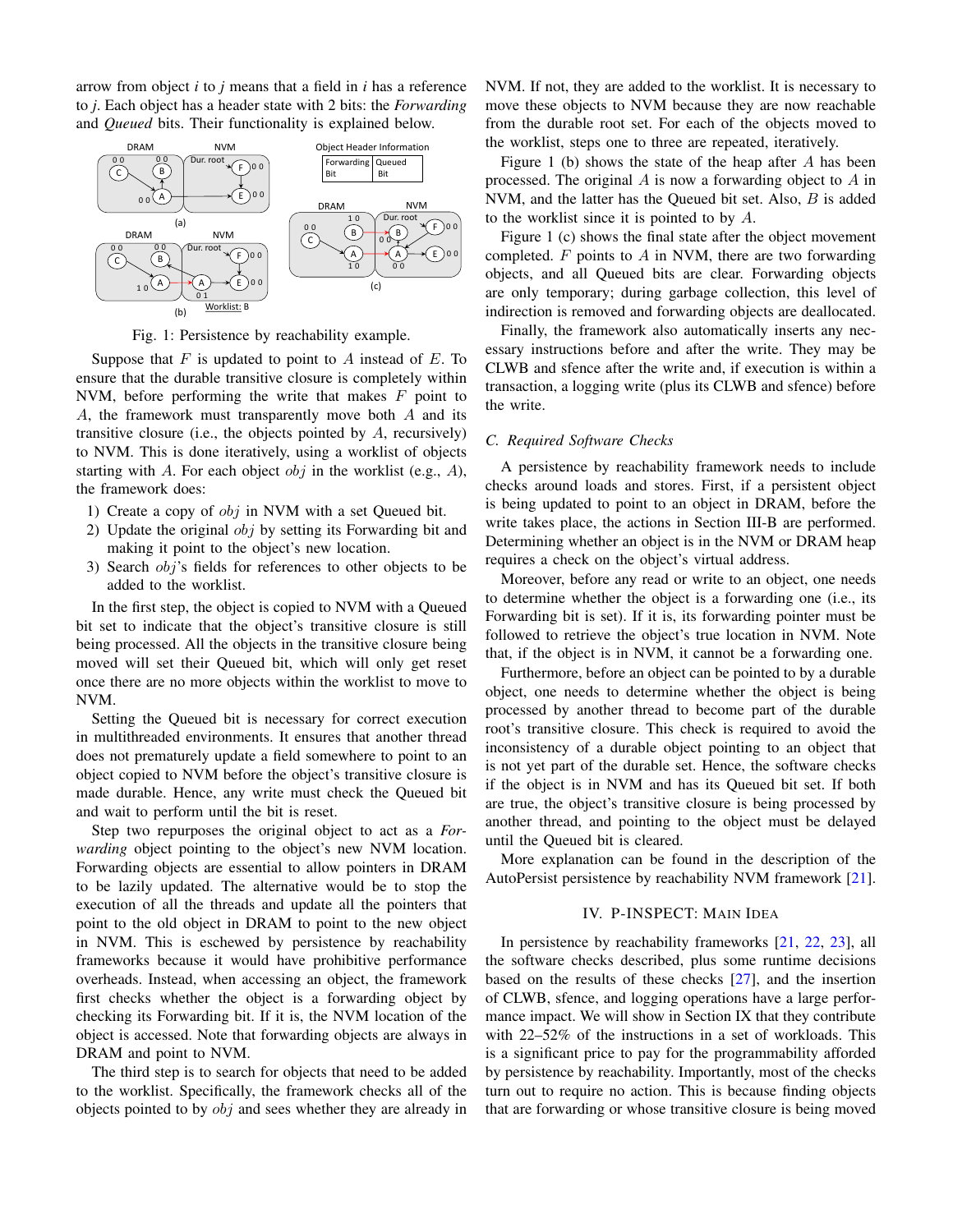to NVM is *not the common case*. In this paper, we propose hardware support to eliminate most of this overhead.

We call our scheme *Persist-Inspect*, or P-INSPECT. It focuses mostly on reducing the overhead of the checks performed before read and write accesses. It also reduces the overhead of the CLWB and sfence instructions that are added to persistent writes. We consider each case in turn.

# *A. Minimizing the Overheads of Checks*

In P-INSPECT, we envision every application read and write to check certain state in hardware. If the check resolves that no special action is needed—recall that this is the common case by far—the read or write completes normally. Otherwise, the hardware automatically invokes a software handler, which performs some checks and extra operations, and also performs the read or write.

To understand the types of checks performed by the hardware, consider the most general operation, where a field in an object (call it *Holder* object) is set to point to another object (call it *Value* object). We represent this as  $Obj_H$ .field =  $Obj_V$ .

Based on the discussion in Section [III,](#page-1-1) we propose to perform the four checks shown in Table [I](#page-3-0) in hardware, rather than in software as in current systems. The first check is whether the holder and/or the value objects are allocated in NVM or DRAM. If the code is attempting to have an NVM holder object point to a DRAM value object, a software handler will be invoked. The software will copy the value object and its transitive closure to NVM before performing the write.

<span id="page-3-0"></span>TABLE I: Hardware checks performed by P-INSPECT.

| <b>HW</b> Check                                           | HW Needed         |
|-----------------------------------------------------------|-------------------|
| Holder and/or value objects in NVM or DRAM?               | Virtual addresses |
| Holder and/or value objects are forwarding?               | Bloom filter      |
| Is the value object's transitive closure being processed? | Bloom filter      |
| Il Is execution inside a Xaction?                         | Register bit      |

The second check is whether the holder and/or the value objects are forwarding objects. If any is, the software will be invoked. It will follow the forwarding link(s) to obtain the correct object(s) before performing the read or write.

The third check is whether the transitive closure of the value object is currently being processed by another thread. Recall from Section [III-C](#page-2-1) that this check is required to avoid the inconsistency of a durable holder object pointing to a value object that is not yet part of the durable set. Depending on the conditions, the software will be invoked. The software will wait until the transitive closure is completely processed before pointing to the value object.

The final check is whether the execution is inside a transaction (Xaction). If so, the software may need to perform a logging operation before the write.

Table [I](#page-3-0) also shows the simple hardware that P-INSPECT uses to perform these checks quickly. Specifically, whether the objects reside in NVM or DRAM can be determined by their virtual addresses. To detect whether an object is a forwarding one, P-INSPECT uses a bloom filter that keeps the addresses of all the current forwarding objects. Similarly, whether the transitive closure of an object is being processed is detected by accessing another bloom filter that keeps the addresses of all such current objects. Finally, whether the execution is inside a Xaction is determined by a register bit that is automatically set and cleared in hardware when a Xaction starts and ends, respectively.

With this hardware support, P-INSPECT minimizes the checking overheads of persistence by reachability. Specifically, write and read instructions automatically trigger the checking hardware described. In the common case when the hardware determines that no special action is needed, the write or read is performed at high speed.

In the uncommon case when the hardware determines that a special action is needed, a software handler is automatically invoked. The handler reads information from the header of the software object structures to determine what actions to take before performing the access— i.e., copy objects, follow forwarding pointers, wait until a transitive closure is fully processed, or log a value inside a Xaction.

#### *B. Minimizing Persistent Write Overheads*

A second overhead in practically all NVM frameworks is the fact that performing a persistent write typically requires executing a CLWB and, depending on the persistency model, an sfence (Section [II\)](#page-1-2).

P-INSPECT minimizes this overhead by supporting one type of persistent write operation that combines the write, CLWB, and sfence. Such operation interacts efficiently with the cache coherence protocol. It can be automatically invoked when the hardware performs the write, and can also be invoked by the programmer.

#### V. P-INSPECT DESIGN

#### <span id="page-3-1"></span>*A. Bloom Filter Support*

As indicated in Section [III,](#page-1-1) *Forwarding* objects are a key component of a high-speed persistence by reachability NVM framework. When an object A needs to be moved from DRAM to NVM, setting-up a forwarding object induces only modest overhead on the critical path of the application. The alternative is: (i) block all the other threads of the application, (ii) traverse the heap to find all the pointers to object  $A$  and to its transitive closure  $[23]$ , and (iii) update these pointers to point to new objects now allocated in NVM. These actions are on the critical path of the application.

Unfortunately, in frameworks with forwarding objects, on an access to an object, one needs to check the Forwarding bit of the object and, if set, follow a pointer to access the correct object in NVM. In addition, on an access to a value object, one needs to check its Queued bit, and only proceed with the access when the bit is clear.

These checks are on the critical path. However, typically, the bits are clear. Hence, P-INSPECT introduces two bloom filters that quickly return whether an object's Forwarding or Queued bits are set. These filters are called Forwarding (*FWD*) and Transitive Closure (*TRANS*), respectively.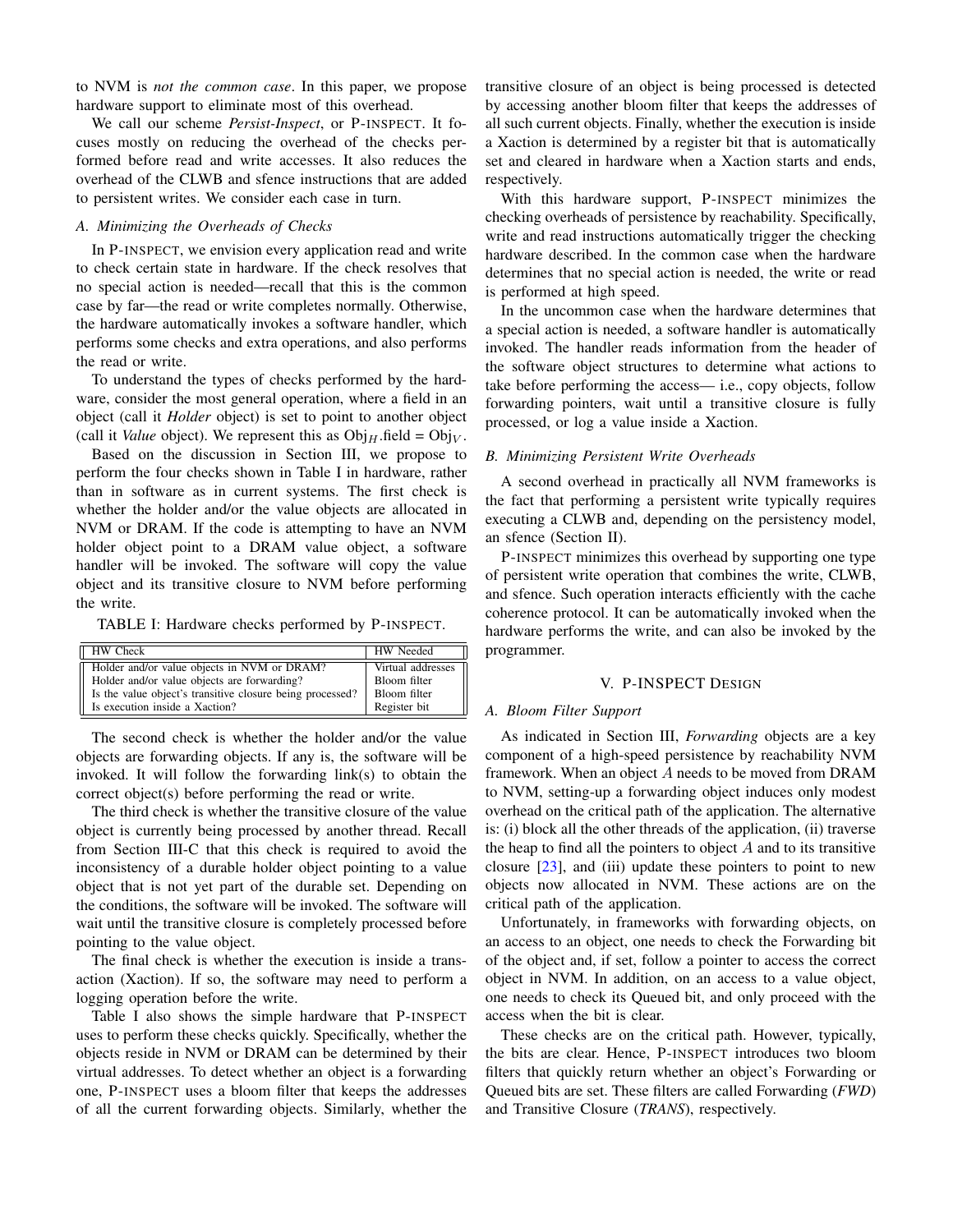FWD Bloom Filter. Immediately before the runtime sets up a forwarding object in DRAM, the runtime inserts the base address of the object in the FWD bloom filter. Later, on a read or write to an object, the hardware searches the FWD filter and determines whether the object is a forwarding one.

When the FWD bloom filter fills-up to a certain threshold, the hardware wakes up a *Pointer Update Thread* (PUT). The PUT traverses all live objects of the volatile heap. When it identifies a pointer to a forwarding object, it updates the pointer to point to the corresponding NVM object. When the PUT has traversed all the objects, it clears the FWD bloom filter in bulk. The now inaccessible forwarding objects will later be reclaimed by the garbage collector.

Section [VI](#page-7-0) discusses the implementation of the FWD filter so that the PUT can operate in the background without stalling program threads or losing any filter information.

TRANS Bloom Filter. Immediately before a value object in the worklist for a transitive closure being processed is moved by the runtime to the NVM, the runtime inserts the base address of the object in the TRANS filter. Later, on an access to a value object, the hardware searches the TRANS filter and determines whether the object is a queued one.

As soon as the thread that is processing the transitive closure sets-up forwarding objects for all the objects in the transitive closure, it clears the TRANS bloom filter in bulk.

#### *B. New Operations*

To access the bloom filters, P-INSPECT introduces the new operations shown in Table [II.](#page-4-0) Six of them operate as store instructions and one as a load. They all take at most a memory address and a register as arguments. A possible implementation in x86 could use existing store and load opcodes preceded by a prefix. In the table, *Ha* is the address of a field in a holder object, *Va* is the address of the base of a value object, and *Addr* is the address of the base of an object.

<span id="page-4-0"></span>TABLE II: New operations. In the table, *Ha* is the address of a field in a holder object, *Va* is the address of the base of a value object, and *Addr* is the address of the base of an object.

| Name                                 | What it Does                            |
|--------------------------------------|-----------------------------------------|
| checkStoreBoth [Ha], Va              | Performs checks, then $Mem[Ha] = Va$    |
| checkStoreH [Ha], value              | Performs checks, then $Mem[Ha] = value$ |
| checkLoad [Ha], dest                 | Performs checks, then dest $=$ Mem[Ha]  |
| insert $BF_{\text{FWD}}$ Addr        | Inserts Addr in the FWD bloom filter    |
| insert $BF_{TRANS}$ Addr             | Inserts Addr in the TRANS bloom filter  |
| clearBF <sub>FWD</sub>               | Clears the FWD bloom filter             |
| clearBF <sub>TR</sub> <sub>ANS</sub> | Clears the TRANS bloom filter           |

*checkStoreBoth [Ha],Va* performs some hardware checks detailed in Section [V-C](#page-4-1) and, if successful, stores the base address of the value object into a field of the holder object. *checkStoreH [Ha],value* also performs hardware checks and, if successful, stores the value into a field of the holder object. *checkLoad [Ha],dest* performs hardware checks and, if successful, loads the contents of a field of the holder object into a destination register. *insertBFFWD Addr* and *insertBFTRANS Addr* insert the base address of an object (Addr) into the FWD and TRANS bloom filter, respectively. *clearBFFWD* and *clearBFTRANS* clear the FWD and TRANS bloom filter, respectively.

In the first three operations, if the hardware checks are unsuccessful, the write/read is not performed and a software handler is invoked. We now examine the checks and the software handlers.

# <span id="page-4-1"></span>*C. Hardware Checks Before Writes/Reads*

Table [III](#page-4-2) shows the hardware checks performed by the *checkStoreBoth*, *checkStoreH* and *checkLoad* operations.

<span id="page-4-2"></span>TABLE III: Checks performed by the checkStoreBoth (CSB), checkStoreH (CSH), and checkLoad (CL) operations.

| Hardware Check                       |            | Operation  |  |
|--------------------------------------|------------|------------|--|
|                                      | <b>CSB</b> | <b>CSH</b> |  |
| Is Base(Ha) in NVM or DRAM?          |            |            |  |
| Is Va in NVM or DRAM?                |            |            |  |
| Is Base(Ha) in the FWD bloom filter? |            |            |  |
| Is Va in the FWD bloom filter?       |            |            |  |
| Is Va in the TRANS bloom filter?     |            |            |  |
| Is execution inside a Xaction?       |            |            |  |

checkStoreBoth (CSB). This operation checks the most conditions. The first two conditions are whether the base addresses of the two objects accessed (i.e., Base(Ha) and Va) are in NVM or in DRAM. This information is attained by examining the objects' virtual addresses, which tell whether the objects are in NVM or DRAM. The Base(Ha) is directly obtained from the instruction, which contains base plus offset for Ha. The next two conditions are whether the two objects are forwarding objects. This is obtained by hashing Base(Ha) and Va for membership in the FWD bloom filter. The next condition is whether the value object is currently being processed as part of a transitive closure worklist. This information is obtained by hashing Va for membership in the TRANS bloom filter. Finally, the last check is whether the execution is inside a transaction. This is obtained by reading a register bit.

Given all these checks, there are three cases when the hardware can complete the checkStoreBoth operation by performing the write without invoking the software. These three cases are shown in the top three rows of Table [IV.](#page-5-0)

The first row is the case when both objects are in NVM, the value object is not in the TRANS bloom filter, and execution is not inside a Xaction. Since the value object is not in the TRANS bloom filter, there is no need to wait. Further, since execution is not in a Xaction, there is no need to log. Hence, checkStoreBoth performs a read and a persistent write.

The second row is when both objects are in DRAM and not in the FWD bloom filter. They are volatile, non-forwarding objects. checkStoreBoth simply performs a read and a nonpersistent write to the holder. There is no need to wait for any transitive closure or perform any logging.

The third row is when the holder is a non-forwarding object in DRAM, and the value object is in NVM. Since having a pointer from DRAM to NVM is always fine, checkStoreBoth simply performs a read and a non-persistent write to the holder.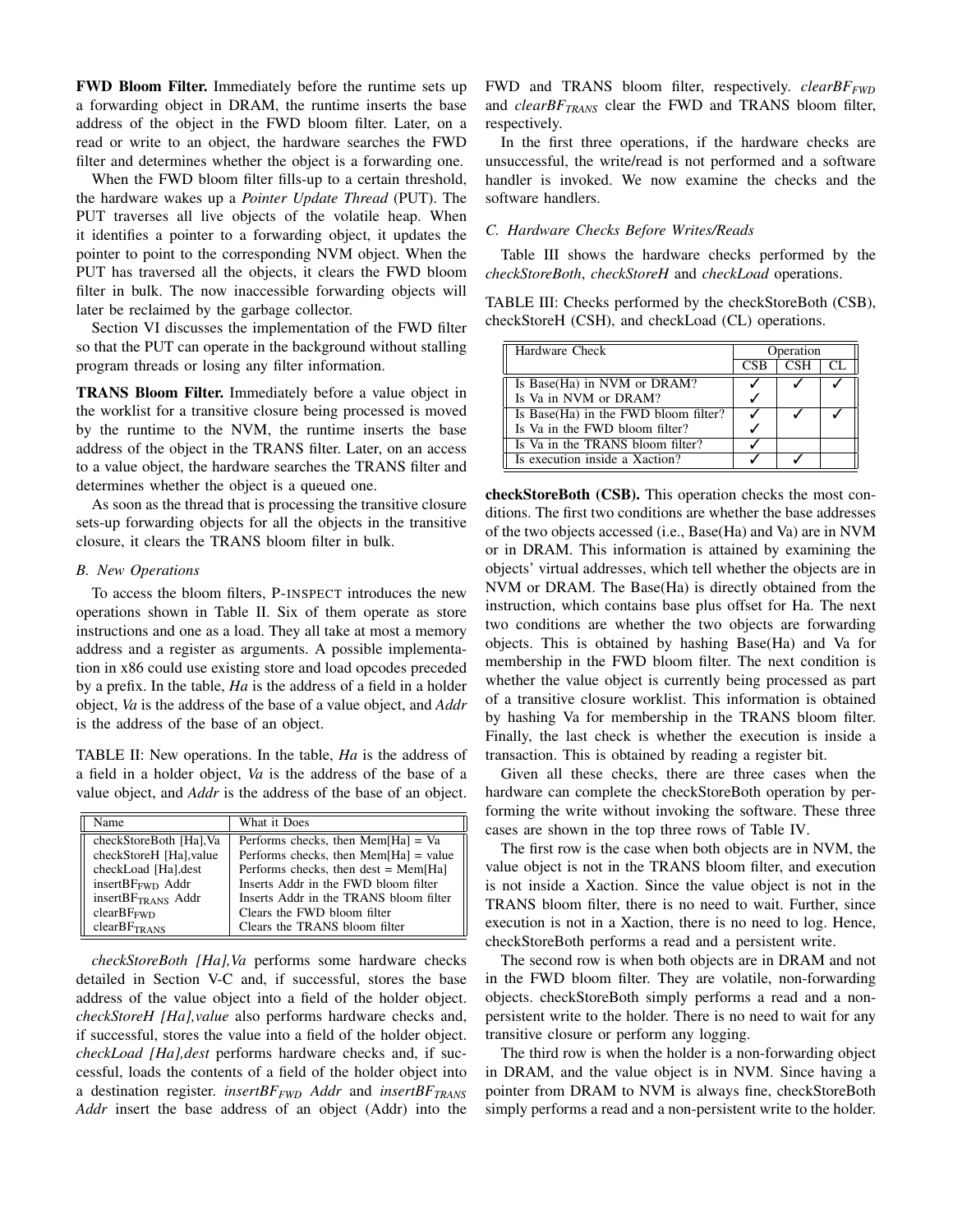<span id="page-5-0"></span>

| Conditions  |                                     |      |              |  | Action |   |        |          |            |
|-------------|-------------------------------------|------|--------------|--|--------|---|--------|----------|------------|
| Where is    | $\overline{\text{Base}(\text{Ha})}$ |      | Where is Va? |  | Va in  |   | Va in  | In.      | Taken      |
| Base(Ha)?   | in FWD?                             |      |              |  | FWD?   |   | TRANS? | Xaction? |            |
| <b>NVM</b>  |                                     |      | <b>NVM</b>   |  |        |   | false  | false    | <b>HW</b>  |
| <b>DRAM</b> | false                               |      | <b>DRAM</b>  |  | false  |   |        |          | <b>HW</b>  |
| <b>DRAM</b> | false                               |      | <b>NVM</b>   |  |        |   |        |          | <b>HW</b>  |
| <b>DRAM</b> | true<br>$\overline{\phantom{0}}$    |      | <b>DRAM</b>  |  | true   |   |        |          | $SW: \Phi$ |
| <b>NVM</b>  |                                     | DRAM | <b>NVM</b>   |  |        | - | true   |          | SW: 2      |
| <b>NVM</b>  |                                     |      | <b>NVM</b>   |  |        |   | false  | true     | SW: 3      |

TABLE IV: Execution flows for stores. Empty boxes (-) can take any values.

checkStoreH (CSH). This operation is like checkStoreBoth, except that it does not read from a value object. Instead, it reads from a primitive type like an integer. Hence, check-StoreH does not check anything related to any value object Va (Table [III\)](#page-4-2).

As a result, checkStoreH can perform the operation in hardware under the same three cases as checkStoreBoth (Table [IV\)](#page-5-0)— except that there is no check for Va conditions. Specifically, checkStoreH performs the read and write and completes if (i) the holder is in NVM and execution is not in a Xaction (first row) or (ii) the holder is a non-forwarding object in DRAM (second and third rows).

checkLoad (CL). Since checkLoad is a read of the holder object, we only need to ensure that the read gets the correct address. Hence the only checks performed are whether the base of Ha is in NVM or DRAM, and whether the object is a forwarding one (Table [III\)](#page-4-2). There is no value object and no logging is ever needed.

Given these checks, there are two cases when checkLoad can perform the read and complete. They are the top two rows of Table [V.](#page-5-1) One is when the object is in NVM; the other is when it is in DRAM and is not in the FWD bloom filter.

<span id="page-5-1"></span>

| Conditions                                   | Action |           |
|----------------------------------------------|--------|-----------|
| Where is $Base(Ha)?$<br>$Base(Ha)$ in $FWD?$ |        | Taken     |
| NVM                                          |        | <b>HW</b> |
| <b>DRAM</b>                                  | false  | <b>HW</b> |
| <b>DRAM</b>                                  | true   | SW: 4     |

TABLE V: Execution flows for loads.

#### *D. Software Handlers*

In all the other conditions not covered in Section [V-C,](#page-4-1) the hardware does not perform the read or write. Instead, it invokes one of the following 4 software handlers.

Handlers for Writes. As can be seen in Table [IV,](#page-5-0) there are three possible cases when checkStoreBoth or checkStoreH invoke a software handler.

The first case, shown in Row 4, invokes handler ① when: (i) the holder object is in DRAM, and (ii) the value or holder objects are in the FWD bloom filter (i.e., either one or both). In this case, the software needs to check if indeed these objects are forwarding and, if so, follow the forwarding pointer(s) to get to the correct object(s). Recall that a bloom filter can produce false positives (but never false negatives). Hence, to

be certain that the object(s) are forwarding ones, the software needs to check the actual Forwarding bits in the headers of the object(s)' software structures.

Further, before performing the write, the software will have to wait until the completion of any in-progress transitive closure processing that includes the value object, and will have to create a log entry if execution is in a Xaction. After that, the software may perform a persistent or a regular write.

We refer to handler ① as *checkHandV*, and show it in Algorithm [1.](#page-6-0) In Lines 2 and 4, it checks the Forwarding bits of the holder and value objects, respectively, and follows the forwarding links, if needed.

Then, *CheckHandV* determines if the holder object is persistent (i.e., it is in NVM or is Forwarding) (Line 5). If it is not, the algorithm performs a non-persistent write (Line 18). Otherwise, we need to check if the value object is persistent (Line 6) and, if it is not, make it persistent (Line 9). It will not be persistent if either its virtual address is not in NVM or it is part of an in-progress transitive closure processing. The latter condition is indicated with the Queued bit set in the header of V. The *makeRecoverable* function (Line 9) will make it persistent.

After that, if we are in a Xaction, the software creates a log entry and performs a write to NVM. The instruction used, called *persistentWrite*, is discussed in Sec. [V-E.](#page-6-1) This flavor of persistentWrite includes a CLWB but not an sfence, since we are inside a Xaction; we will need an sfence at the end of the Xaction. If we are not in a Xaction, the software performs a write to NVM. In this case, we use a persistentWrite flavor that includes a CLWB and also possibly an sfence.

The second case when a software handler needs to be invoked is shown in Row 5 of Table [IV.](#page-5-0) In this case, we invoke handler ② when: (i) the holder object is in NVM, and (ii) the value object is in DRAM (may or may not be a forwarding object), or in NVM and its Queued bit is set (i.e., it is part of an in-progress transitive closure processing). Only checkStoreBoth can invoke it.

We refer to handler ② as *checkV* in Algorithm [1.](#page-6-0) The flow is like *CheckHandV* except that no check needs to be performed on the holder object. This is because the object is in NVM.

Finally, the third case when a software handler needs to be invoked is Row 6 of Table [IV.](#page-5-0) This case invokes handler ③ when: (i) both holder and value objects are in NVM, (ii) the value object's Queued bit is clear, and (iii) we are in a Xaction.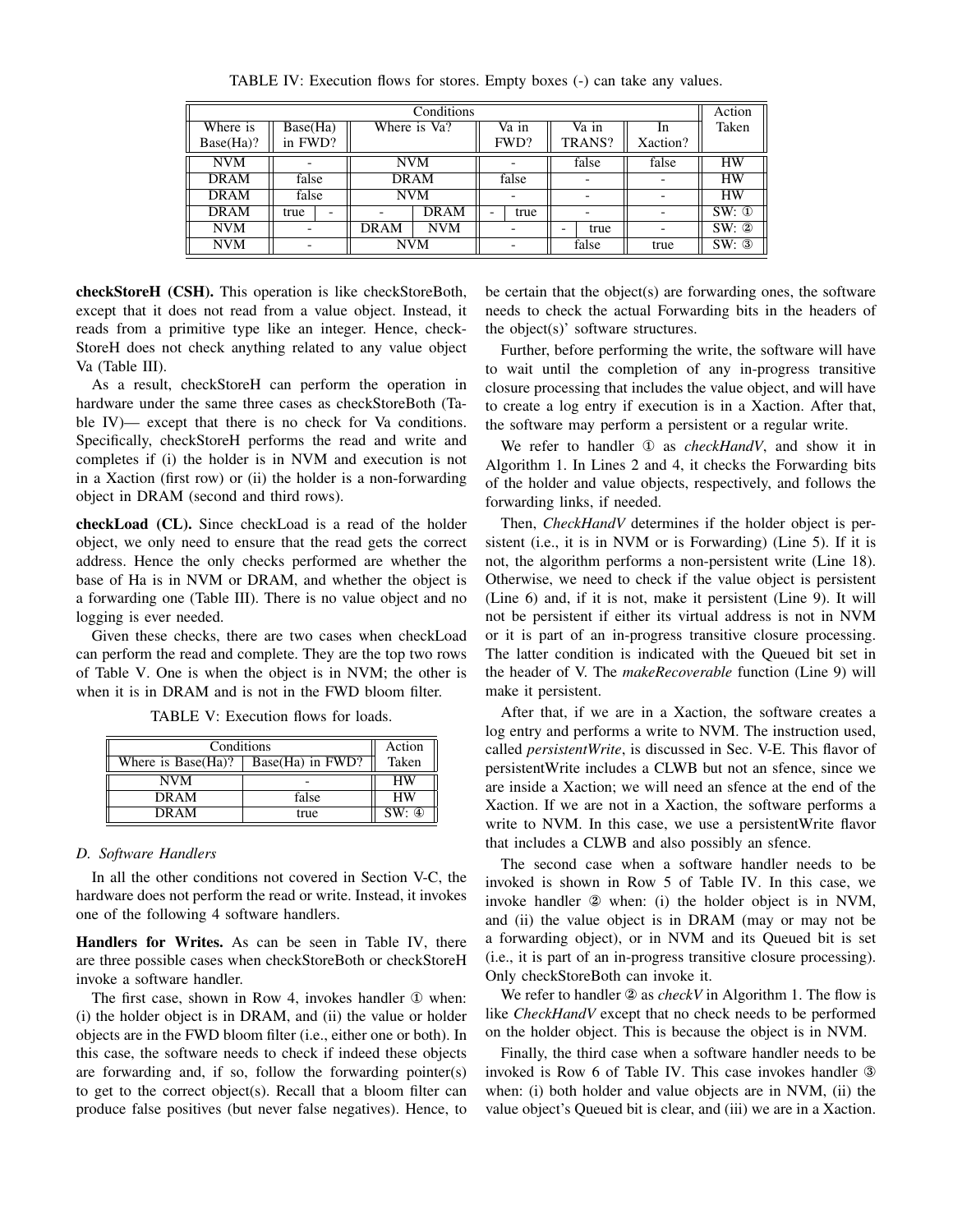#### <span id="page-6-0"></span>Algorithm 1 Software handlers.

|     | 1: function <b>1</b> CHECKHANDV (Ha, Va, Xaction)      |
|-----|--------------------------------------------------------|
| 2:  | Read H header & update Ha if needed // forwarding case |
| 3:  | <b>if</b> is Object $(Va)$ then                        |
| 4:  | Read V header & update Va if needed // forwarding case |
| 5:  | $if$ is Persistent $(H)$ then                          |
| 6:  | $if$ !is $Persistent(V)$ then                          |
| 7:  | // not in NVM or the Queued bit is set                 |
| 8:  | // may wait until Queued is cleared                    |
| 9:  | makeRecoverable(V)                                     |
| 10: | <b>if</b> Xaction then                                 |
| 11: | Write to log // includes a CLWB and sfence             |
| 12: | persistentWrite [Ha], Va // persistent program store   |
| 13: | // it includes CLWB but not sfence                     |
| 14: | else                                                   |
| 15: | persistentWrite [Ha], Va // persistent program store   |
| 16: | // it includes CLWB and possibly also sfence           |
|     |                                                        |
| 17: | else                                                   |
| 18: | store [Ha], Va // non-persistent program store         |
| 19: |                                                        |
|     | 20: function @ CHECKV (Ha, Va, Xaction)                |
| 21: | Read V header & update Va if needed // forwarding case |
| 22: | $if$ !is Persistent(V) then                            |
| 23: | // not in NVM or the Queued bit is set                 |
| 24: | // may wait until Queued is cleared                    |
| 25: | makeRecoverable(V)                                     |
|     |                                                        |
| 26: | if Xaction then                                        |
| 27: | Write to log // includes a CLWB and sfence             |
| 28: | persistentWrite [Ha], Va // persistent program store   |
| 29: | // it includes CLWB but not sfence                     |
| 30: | else                                                   |
| 31: | persistentWrite [Ha], Va // persistent program store   |
| 32: | // it includes CLWB and possibly also sfence           |
| 33: |                                                        |
|     | 34: function <b>3</b> LOGSTORE (Ha, Va, Xaction)       |
| 35: | Write to log // includes a CLWB and sfence             |
| 36: | persistentWrite [Ha], Va // persistent program store   |
| 37: | // it includes CLWB but not sfence                     |
|     |                                                        |
| 38: |                                                        |
|     | 39: function 4 LOADCHECK (Ha)                          |
| 40: | Read H header & update Ha if needed // forwarding case |
| 41: | load [Ha]                                              |
|     |                                                        |

This is a simple case. Handler ③, which we call *logStore*, is shown in Algorithm [1.](#page-6-0) The handler creates a log entry and performs a store to NVM. Again, this write includes a CLWB but no sfence.

Handlers for Reads. As can be seen in Table [V,](#page-5-1) there is one case when checkLoad needs to invoke a software handler. It invokes handler ④ when the holder object is in DRAM and in the FWD bloom filter. This means that the object may be forwarding. We refer to handler ④ as *loadCheck* in Algorithm [1.](#page-6-0) The software checks the Forwarding bit in the object's header and, if set, follows the forwarding link (Line 40). Then, it reads the field.

#### <span id="page-6-1"></span>*E. Low-Overhead Persistent Write*

A write to NVM can be expensive, since it is often followed by a CLWB, and sometimes even by an sfence. Consider the worst case when all three operations need to take place (Figure  $2(a)$  $2(a)$ ). First, the write itself may have to bring the line from main memory, as it loads it into an L1 cache in Dirty state (Steps ① to ④). The CLWB then needs to find a copy of the line—which is likely to be in the L1 cache but may be in any cache in any state, if the line has been accessed by other cores since the above write. Once the line is found in a cache, it is written to main memory and a copy is kept in that cache (Steps ⑤ to ⑥). Once the acknowledgment of the CLWB completion reaches the originating core (Steps  $\mathcal D$  to  $\mathcal D$ ), the sfence retires, allowing a subsequent write to be merged with the memory system. In the worst case, the combined operations may require two round trips to memory.

<span id="page-6-2"></span>

Fig. 2: Conventional persistent write, CLWB, and sfence (a), and proposed advanced persistentWrite flavor (b).

We propose a new instruction called *persistentWrite* that speeds-up a write to NVM. *persistentWrite* has three flavors: one that simply performs a write; one that combines a write with a CLWB; and one that combines a write with a CLWB and an sfence. The flavor used depends on whether the write needs to be followed by CLWB and sfence operations. In our discussion, we assume that the NVM can be written at a granularity finer than a cache line [\[35,](#page-13-29) [36,](#page-13-30) [37,](#page-13-31) [38,](#page-14-0) [39,](#page-14-1) [40\]](#page-14-2).

The first flavor is a simple write. The third flavor is the one that improves performance the most over the state of the art. The three operations (write, CLWB, and sfence) are performed with at most one single round trip to memory (Figure [2\(](#page-6-2)b)). Specifically, the originating core's persistentWrite operation first sends the update down the cache hierarchy (Step ①). If the transaction finds a copy of the line, it is incorporated in the message. Once the message reaches the directory, the directory is locked. If the directory indicates that the line is in state Exclusive/Dirty in another cache, that line is recalled and the owner cache is invalidated. In any case, all cached copies of the line are invalidated (except in the cache of the originating core, if it is there). Finally, the update—combined with the corresponding cache line if the line was dirty in the cache hierarchy—is sent to NVM to persist (Step ②).

The NVM returns an acknowledgment, potentially with the updated line, to the directory (Step ③) and then to the originating core (Step ④). The directory marks that core as having the line in Exclusive state, and is unlocked. Once the core receives the acknowledgment, it allows a subsequent write to proceed. The result is at most a single round trip to memory.

The flavor that combines the write and the CLWB proceeds in a similar manner.

In all cases, persistent writes from different cores are not ordered unless they access the same cache line. In such case, the corresponding directory module serializes and orders them based on arrival order.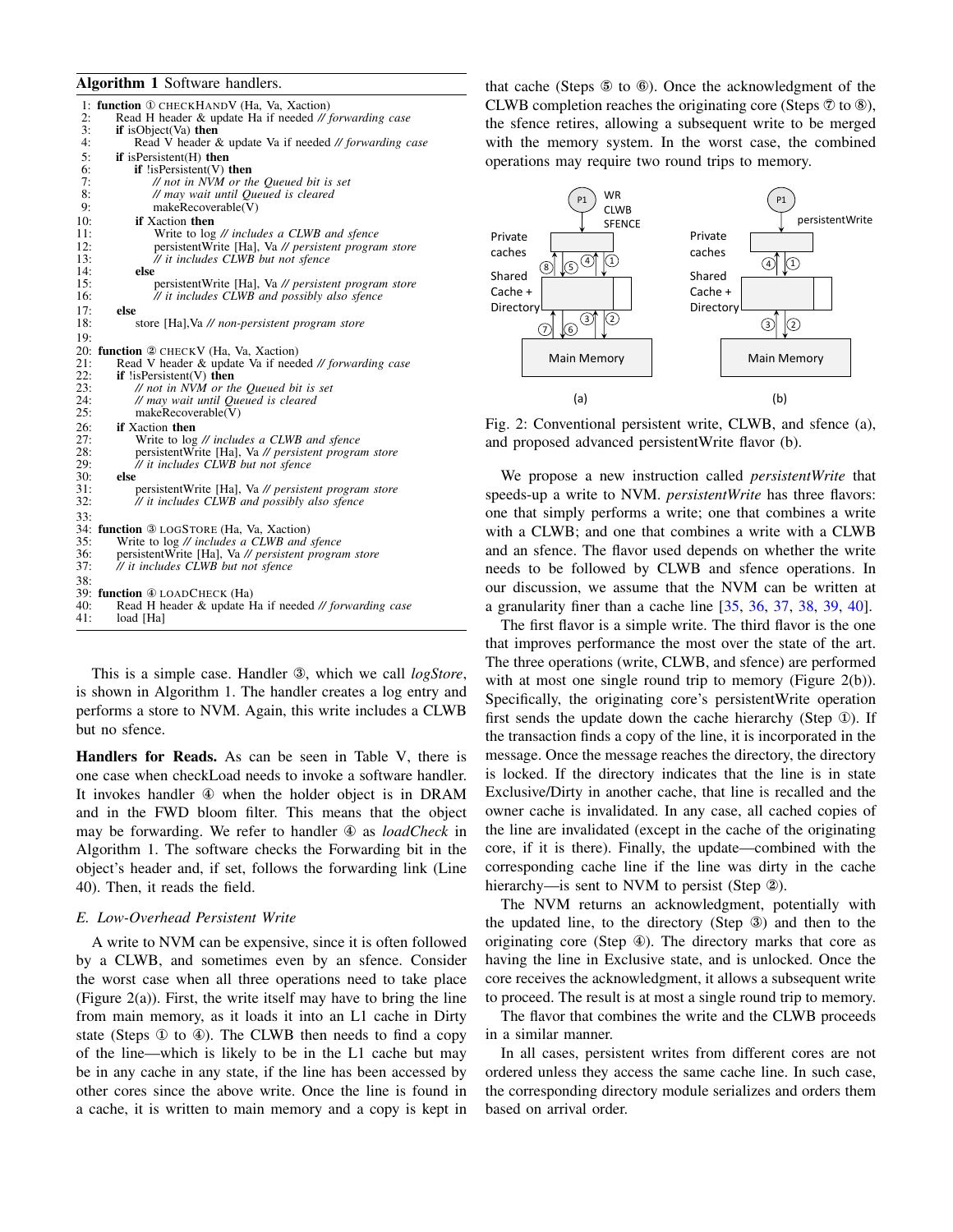Finally, the checkStoreBoth and checkStoreH operations also have the three flavors described. The flavor used depends on whether the write, if it succeeds, needs to be followed by CLWB and sfence operations.

#### VI. P-INSPECT IMPLEMENTATION ISSUES

#### <span id="page-7-0"></span>*A. Operation of the FWD Bloom Filter*

As a program executes, threads insert the base addresses of forwarding objects into the FWD filter. Recall from Section [V-A](#page-3-1) that when the FWD filter fills to a certain threshold, the system wakes up the PUT thread. In the background, PUT updates any pointers to forwarding objects to point to the corresponding NVM objects, and clears the FWD filter.

To enable this operation, P-INSPECT uses two FWD bloom filters—call them red and black. They have one extra bit called *Active*, which is set for the single FWD filter that is currently being inserted to.

Suppose that the red FWD filter is currently the active one. When it fills up to the threshold, PUT wakes up and toggles the Active bit in both FWD filters. PUT then performs a sweep of the objects in the volatile heap, processing encountered pointers to forwarding objects as discussed above. During this time, since the black FWD filter is now the active one, all object insertions required by the program are performed on the black FWD filter. However, object lookups are performed on *both* FWD filters. When PUT finishes its traversal, it clears the red FWD filter and goes back to sleep.

With this approach, PUT execution happens in the background, without stalling program threads, and no filter information is ever lost. It is likely that PUT's execution also updates pointers to some forwarding objects that were inserted in the black FWD filter. Hence, the black FWD filter may now include some objects that are not forwarding anymore. This is no problem since, at worse, this effect increases the number of false positives in the FWD bloom filter.

#### *B. Implementing the Bloom Filters*

Each process has two FWD bloom filters, each with 2047 bits for the data and 1 bit (the most significant one) for the Active bit. Hence, a FWD filter covers 4 cache lines in a machine with 64-byte cache lines. The TRANS bloom filter only uses 512 bits, which is 1 cache line. Overall, the bloom filters for a process use 9 cache lines. For each filter, we use two hash functions,  $H_0$  and  $H_1$ . Each process has all of its bloom filters in memory in a single page, at a fixed virtual address. The filters are accessible with virtual addresses.

The operations performed on the FWD bloom filters are shown in Table [VI.](#page-7-1) The operations on the TRANS filter are fewer and simpler; we do not show them for simplicity. In an *Object Lookup*, we take the object's address and hash it using  $H_0$  and  $H_1$ . Then, we read the 2 FWD bloom filters and check for membership in them.

In an *Object Insert*, we hash the object's address using  $H_0$ and  $H_1$  as before. Then, we read the most-significant cache line of the two filters and identify which filter is the active

<span id="page-7-1"></span>

| Operation                          | What it Does                                  |
|------------------------------------|-----------------------------------------------|
| Object Lookup                      | Check both FWD filters for address membership |
| Object Insert                      | Insert address in the active FWD filter       |
| Inactive FWD<br>Filter Clear       | Zero-out the inactive FWD filter              |
|                                    |                                               |
| Change Active<br><b>FWD</b> Filter | Toggle the active bit in both FWD filters     |

one. Finally, we read the three remaining lines of the active filter and set the appropriate bits in the filter.

In an *Inactive FWD Filter Clear*, we read the mostsignificant line of the two filters and identify the inactive filter. Then, we read the three remaining lines of the inactive filter and clear the filter. Finally, in a *Change Active FWD Filter* operation, we read the most-significant line of the two filters, and toggle the active bit in both.

P-INSPECT implements these operations in hardware. Specifically, P-INSPECT has a *BFilter FU* functional unit that helps execute the instructions of Table [II.](#page-4-0) This functional unit knows the address and layout of the page of bloom filters, and the hash functions  $H_0$  and  $H_1$ . Given an address, it can perform  $H_0$  and  $H_1$  on it, and access the filters.

The left part of Figure [3](#page-7-2) shows the P-INSPECT hardware in the core. In addition to the *BFilter FU* functional unit with the two hash functions, there is a bit that indicates if execution is inside a transaction, and the virtual addresses for: the bloom filter page, the software handlers, and the base and limit of the persistent heap.

<span id="page-7-2"></span>

Fig. 3: Implementation of the P-INSPECT architecture.

The operations in Table [VI](#page-7-1) are implemented as follows. An Object Lookup is performed in hardware, as part of the checkStoreBoth, checkStoreH, and checkLoad operations. The lookup uses the BFilter FU functional unit, and is fully overlapped with the store or load.

An Object Insert is performed by the runtime executing the insert $BF_{FWD}$  or insert $BF_{TRANS}$  operations in Table [II](#page-4-0) for the FWD or TRANS filter, respectively. An Inactive FWD Filter Clear is performed by the PUT thread executing the clearBF<sub>FWD</sub> operation in Table [II](#page-4-0) when it has completed its operations on the volatile heap. Similarly, the TRANS filter is cleared by a thread executing the clear  $BF_{TRANS}$  operation in Table [II](#page-4-0) when it has completed processing a transitive closure. Finally, the Change Active FWD Filter operation is performed by the PUT thread when it wakes up.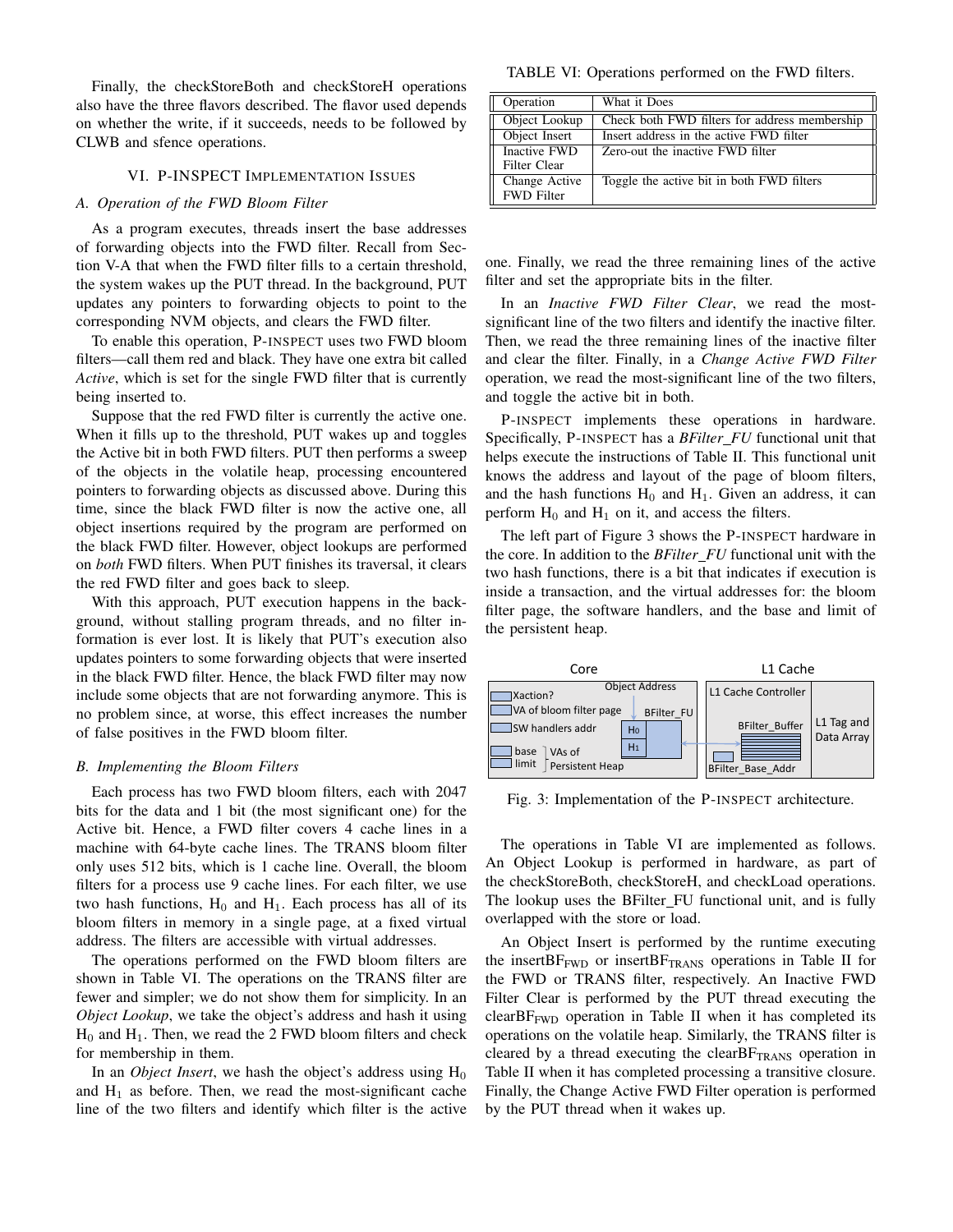# *C. Keeping Bloom Filter Data Coherent*

In a multithreaded program running on a multiprocessor, we need to ensure the coherence of the bloom filter data across cores. To understand the problem, recall that while Object Lookup is a read-only operation, the other three operations (Object Insert, Inactive FWD Filter Clear, and Change Active FWD Filter) are read-write operations that need to be performed atomically. Note that insert $BF_{\text{TRANS}}$  and clear $BF_{\text{TRANS}}$ also include write operations. However, as we will see, the read-only Object Lookup operation is on average over one million times more frequent than the operations that involve writes. We want to keep the former fast.

To keep bloom filter data coherent, a simple approach is to use the protection bits in the TLB for the bloom filter page. Specifically, when a thread wants to perform a readwrite operation, it sets the owner bit in its TLB entry and invalidates the TLB entry from the TLBs of the other cores. Unfortunately, this approach is too slow, as it involves the OS.

A faster approach, used by P-INSPECT, is to use the cache coherence protocol to maintain the coherence of bloom filter data. To understand the approach, assume a single bloom filter that spans a single cache line. When performing an object lookup, the hardware requests the cache line in Shared state. When performing the other operations, the hardware requests the line in Exclusive state. In this case, when the cache obtains the line, the cache refuses any incoming transaction to the line (i.e., it locks it) until all the local reads and writes to the bloom filter are done. Then, it unlocks the line.

A difficulty with this approach is that the bloom filters in P-INSPECT span 9 contiguous cache lines. In effect, we would like the coherence protocol to operate on these lines as if they were "glued" together—i.e., all 9 lines should be fetched at a time, and all 9 kept in the cache at a time.

To solve this problem, P-INSPECT augments the L1 cache controller with a register that contains the address of the bloom filter lines used by the currently-executing process. Since these 9 lines are contiguous, the register only keeps the base address. We call it the *BFilter Base Addr* register. In addition, the controller has a small buffer that has space for the 9 lines of bloom filter data. We call this buffer the *BFilter Buffer*, and its lines are visible to the cache coherence protocol. These components are shown in the right part of Figure [3.](#page-7-2)

In an Object Lookup operation, as the BFilter FU functional unit requests the bloom filter lines, the cache controller attempts to read all 9 lines into the BFilter\_Buffer in Shared state. If, as it reads lines, some get invalidated by writes from other cores, it retries the read. When all 9 lines are obtained, they are read by the BFilter FU.

In the bloom-filter operations that involve read-write accesses, we use the most significant line of the red FWD bloom filter as the *Seed*. This means that, as the BFilter\_FU functional unit requests the bloom filter lines in Exclusive state, the cache controller attempts to obtain the Seed cache line in Exclusive state *first*. Once it attains it, it locks it in the BFilter Buffer and proceeds to obtain the remaining lines in the BFilter Buffer in Exclusive state. These lines are also locked. Once all the lines are present, they are read by the BFilter\_FU, which performs the read-write operations. After that, the lines are unlocked and accept external requests. Since obtaining the Seed cache line in Exclusive state serializes all the other operations, there is no data incoherence or deadlock.

With this design, at a context switch, the OS simply writes back the dirty lines in the BFilter\_Buffer, invalidates the BFilter Buffer lines, and updates the BFilter Base Addr register with the base address of the bloom filters for the new process. The lines with the bloom filter data of the new process will be brought into the BFilter\_Buffer on demand.

#### VII. RELATION TO FAILURE RECOVERY

If an NVM system is to recover from failures, it needs software that performs operations such as undo/redo logging or checkpointing. Such software has to be aware of the memory persistency model [\[41\]](#page-14-3) used by the system, since the memory persistency model determines when, after persistent objects are written, will the updates reach NVM.

A persistence by reachability framework such as P-INSPECT does not impact failure recovery. The framework's goal is to simplify the programmer's job by performing two main tasks automatically: (i) ensure that objects that need to be persistent are moved from volatile memory to NVM at the right time, and (ii) ensure that the updates to such objects are marked as being persistent—and therefore are accompanied by the correct CLWB and sfence instructions. The actual CLWB and sfence instructions added with the updates depend on the memory persistency model used by the system. Hence, the persistence by reachability framework is cognizant of the persistency model used; at no point, however, it affects or needs to know about the failure recovery algorithms.

A related issue is that prior literature has proposed per-core buffers that buffer stores destined for NVM [\[42\]](#page-14-4). Then, there is hardware that optimizes the write back of these stores to NVM to improve performance. One concern in this environment is to honor all inter-thread persistence dependencies. Once again, these hardware optimizations are orthogonal to the persistence by reachability framework. The latter simply ensures that the updates to the buffers are performed transparently to the programmer, efficiently, and following the memory persistency model used.

#### VIII. EVALUATION METHODOLOGY

Modeled Architecture and Infrastructure. We use cyclelevel simulations to model a server architecture with 8 cores and a main memory of 32 GBs of NVM and 32 GBs of DRAM. The main architecture parameters are shown in Table [VII.](#page-9-1) We integrate the Simics full-system simulator [\[43\]](#page-14-5) with the SST  $[44]$  framework and the DRAMSim2  $[45]$ memory simulator. To model NVM, we modified the DRAM-Sim2 timing parameters as shown in Table [VII,](#page-9-1) and disabled refreshes. We use Intel SAE [\[46\]](#page-14-8) on top of Simics for OS instrumentation, the Synopsys Design Compiler [\[47\]](#page-14-9) to evaluate the RTL implementation of CRC hash functions, and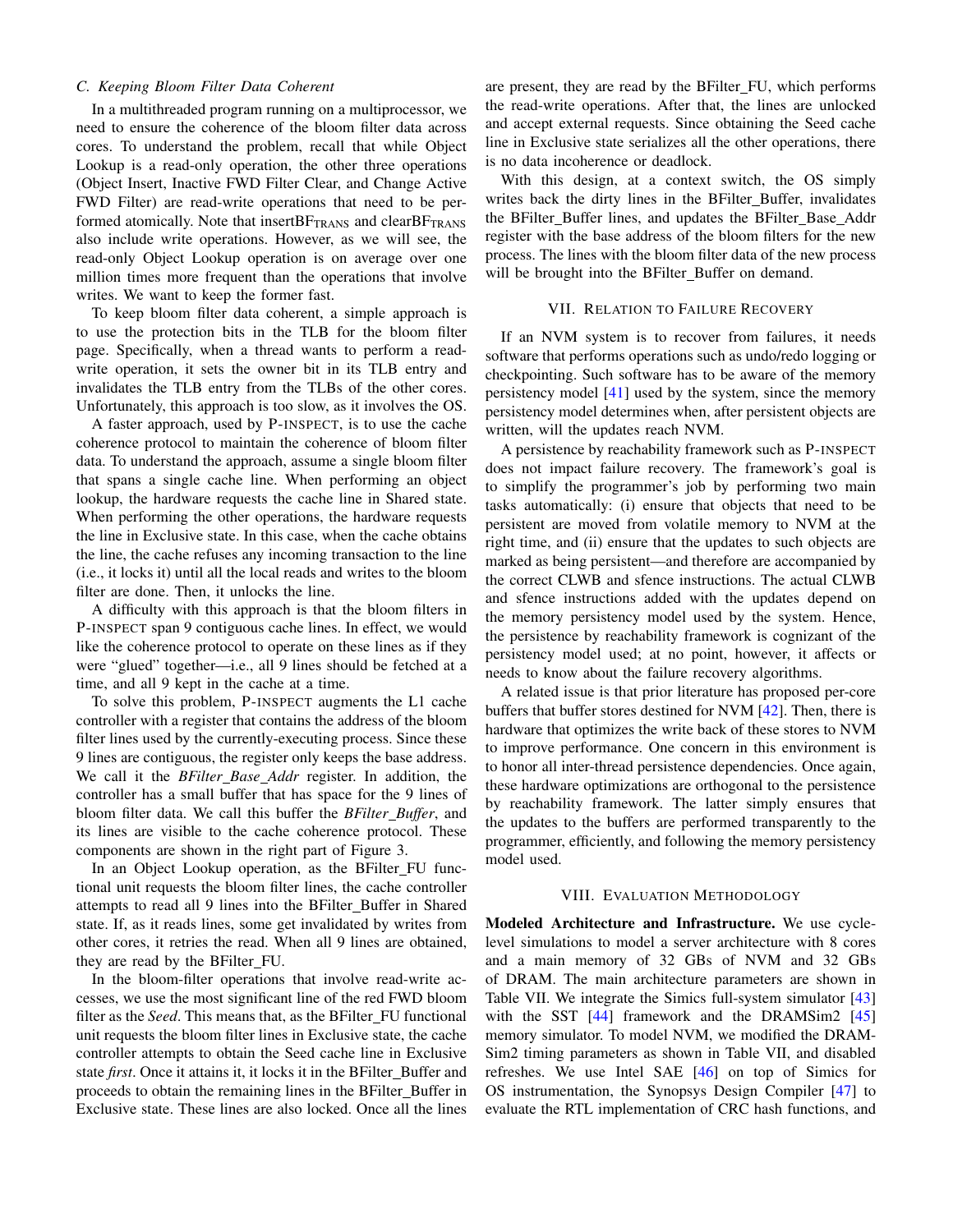CACTI [\[48\]](#page-14-10) for the area and energy analysis of the hardware structures at 22nm.

For the runtime system, we use the most recent version of the AutoPersist framework [\[21\]](#page-13-15). AutoPersist is built within the Maxine Java Virtual Machine (JVM) [\[49\]](#page-14-11). In addition, to perform a lengthy analysis of the behavior of the architecture, we use Pin [\[50\]](#page-14-12). We augment the Java compiler and runtime to communicate the required information to our simulation infrastructure, both to Simics and Pin.

<span id="page-9-1"></span>

| TABLE VII: Architectural parameters used for evaluation. |  |  |  |
|----------------------------------------------------------|--|--|--|
|----------------------------------------------------------|--|--|--|

| <b>Processor Parameters</b>                                |                                                    |  |  |  |
|------------------------------------------------------------|----------------------------------------------------|--|--|--|
| 8 OoO cores, 2GHz, 2 issue (and 4 issue)<br>Multicore chip |                                                    |  |  |  |
| Ld-St queue; ROB                                           | 92 entries; 192 entries                            |  |  |  |
| Cache Line Size                                            | 64 bytes                                           |  |  |  |
| DL1 cache                                                  | 32KB, 8-way, 2-cycle access latency                |  |  |  |
| L <sub>2</sub> cache                                       | 256KB, 8-way, 8-cycle data, 2-cycle tag lat.       |  |  |  |
| L <sub>3</sub> cache                                       | 1MB/core, 16-way,                                  |  |  |  |
|                                                            | 22-cycle data, 4-cycle tag latency                 |  |  |  |
| Cache coherence                                            | MESI protocol                                      |  |  |  |
| L1 TLB                                                     | 64 entries, 4-way, 2-cycle latency                 |  |  |  |
| L <sub>2</sub> TLB                                         | 1024 entries, 12-way, 10-cycle latency             |  |  |  |
|                                                            | Bloom Filter Parameters and Analysis               |  |  |  |
| <b>Size</b>                                                | FWD: 2047 bits; TRANS: 512 bits                    |  |  |  |
| Hash function                                              | CRC; 2-cycle latency; Area: $1.9 * 10^{-3} mm^2$ ; |  |  |  |
|                                                            | Dyn. energy: $0.98pJ$ ; Leak. power: $0.1mW$       |  |  |  |
| Call to PUT                                                | When 30% of FWD bloom filter bits are set          |  |  |  |
| <b>BFilter Buffer</b>                                      | Area: $0.023mm^2$ ; Leakage power: $1.9mW$ ;       |  |  |  |
|                                                            | Rd/Wr energy per access: $12.8/13.1 pJ$            |  |  |  |
|                                                            | Lookup access overlaps with ld/st (2 cycles)       |  |  |  |
|                                                            | Main-Memory Parameters                             |  |  |  |
| Channels; Banks                                            | DRAM: 2; 8 NVM: 2; 8                               |  |  |  |
| $t_{CAS}$ - $t_{RCD}$ - $t_{RAS}$                          | DRAM: 11-11-28; NVM: 11-58-80                      |  |  |  |
| $t_{RP}, t_{WR}$                                           | DRAM: 11,12 NVM: 11,180                            |  |  |  |
| Freq; Bus width                                            | 1GHz DDR; 64 bits per channel                      |  |  |  |
|                                                            | Host and Runtime System Parameters                 |  |  |  |
| Host OS; Runtime                                           | Ubuntu Server 16.04; Maxine JVM 2.0.5              |  |  |  |

Configurations. We compare four different designs.

*Baseline:* It uses the unmodified AutoPersist [\[21\]](#page-13-15), a Java programming framework that provides persistence by reachability. AutoPersist performs all the runtime checks and object moves. P-INSPECT*--:* AutoPersist plus our proposed P-INSPECT hardware to perform the required checks for loads and stores, but does not include the optimization for speeding-up persistent writes (Section [V-E\)](#page-6-1).

P-INSPECT*:* AutoPersist plus the complete P-INSPECT design, including the optimization for persistent writes.

*Ideal-R:* AutoPersist without all the checks and object moves required to implement persistence by reachability. It is an ideal runtime where the user identified all persistent objects. It does not include the persistent write optimization.

Workloads. We do experiments on a key-value store using different backends, and also on several kernel applications.

*Key-Value Store:* We implement a persistent version of a key-value store by modifying QuickCached [\[51\]](#page-14-13) to use the AutoPersist framework to persist its internal key-values. For our evaluation, we use four different, commonly used backends: (i) *pTree* uses a Java implementation of the IntelKV B+ tree [\[52\]](#page-14-14) and persists both all inner and leaf nodes; (ii) *HpTree* uses the same data structure as pTree, but it is a hybrid design that only persists the leaf nodes of the tree, similar to IntelKV; (iii) *hashmap* uses a HashMap data structure for its internal storage; and (iv) *pmap* uses the Map implementation from the Java PCollections library [\[53\]](#page-14-15).

To evaluate the performance of our key-value stores we use the Yahoo! Cloud Serving Benchmark (YCSB) [\[54\]](#page-14-16). This benchmark suite is commonly used for the evaluation of cloud storage services. We populate our key-value stores to a memory footprint of 12.5GB for pTree and HpTree, 12.4GB for hashmap, and 12.8GB for pmap. In our evaluation, we run three of the YCSB workloads: (i) the write-intensive workload A, (ii) the read-intensive workload B, and (iii) workload D, which is both read intensive and also inserts new values into the data structures.

*Kernel Applications:* These are several kernels that perform a collection of read, write, insert, and delete operations on persistent data structures. In total, we use six different kernel applications: (i) *ArrayList* is a persistent version of the Java ArrayList; (ii) *ArrayListX* is identical to the previous kernel, but uses transactions to perform in-place insertions and deletions; (iii) *LinkedList* is a doubly linked list implementation; (iv) *HashMap* is a HashMap implementation; (v) *BTree* is a B-tree implementation; and (vi) *BPlusTree* is a B+ tree implementation. We populate the kernel applications with one million elements before simulation.

Simulation Methodology. We perform two types of simulations. One is architectural simulations to evaluate performance using a cycle-level simulator. The other is behavioral simulations using Pin to characterize the behavior of applications and bloom filters over long execution intervals.

For the detailed architectural simulations, we perform fullsystem simulations. We warm-up the architectural state by running, per core, 200M instructions before simulating 1B instructions. For the behavioral simulations, we run hundreds of billions of instructions with Pin.

# IX. EVALUATION

# <span id="page-9-0"></span>*A. Architectural Evaluation*

The goal of P-INSPECT is to minimize the overheads of programmable NVM frameworks. P-INSPECT targets two main sources of overhead in such frameworks: (i) the runtime checks that need to be performed on the objects to determine their state, and (ii) the cost of the persistent write operations. In this section, we consider these overheads.

Figure [4](#page-10-0) shows the instruction count of the kernels for the different configurations. The count is normalized to that of the baseline configuration. We see that P-INSPECT-- and P-INSPECT greatly reduce the number of instructions executed across the board. On average, they reduce the number of instructions by 46%. Kernels that have a larger number of stores like ArrayList attain higher instruction reductions than those that are more read-intensive like BTree. Recall that stores require more checks.

The figure also shows that P-INSPECT-- and P-INSPECT have approximately the same instruction count. Further, they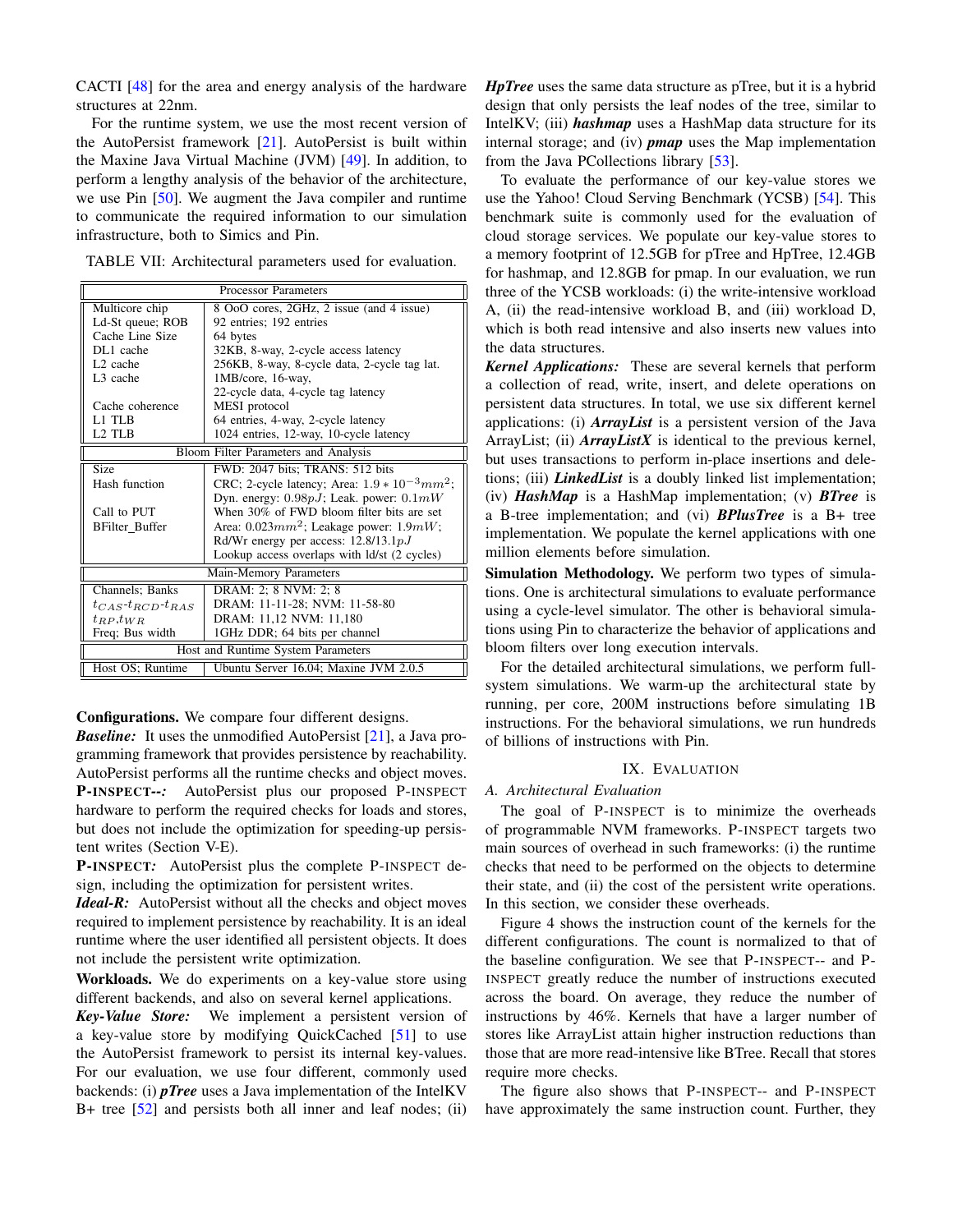<span id="page-10-0"></span>

Fig. 4: Instruction count of the kernel applications.

are fairly close to the Ideal-R configuration, which achieves an average 54% reduction.

Figure [5](#page-10-1) shows the total execution time of the kernels. The figure is organized as Figure [4,](#page-10-0) except that we have broken down the baseline bar into time to perform: (i) the checks (baseline.ck), (ii) the persistent writes, approximately (baseline.wr), (iii) the persistency by reachability runtime operations such as logging and copying objects between DRAM and NVM (baseline.rn), and (iv) the rest (baseline.op). Baseline.op corresponds to a true ideal system with no persistency by reachability and (unlike Ideal-R) no NVM.

<span id="page-10-1"></span>

Fig. 5: Execution time of the kernel applications.

We see that, in the baseline, the checking overhead is substantial, while the persistent write overhead is sometimes significant, and the runtime overhead is only significant when there is logging (ArrayListX). Both P-INSPECT-- and P-INSPECT deliver significant speed-ups. On average, they are 24% and 32% faster than baseline, respectively. The speed-ups, of course, are smaller than the instruction count reductions. However, the trends are largely similar.

We see a difference between P-INSPECT-- and P-INSPECT for some applications. Although these two configurations have similar instruction counts in Figure [4,](#page-10-0) P-INSPECT has a lower execution time for applications that have many persistent writes, like ArrayList and HashMap. This is especially the case when these writes miss in the cache hierarchy. In this case, thanks to our design, combining a write with a CLWB and an sfence has a substantial performance impact.

Finally, the average speed-up of P-INSPECT is very close to that of Ideal-R, which reduces execution time by 33%. In some cases, P-INSPECT is even faster than Ideal-R. The reason is that P-INSPECT includes the persistent write optimization of Section [V-E,](#page-6-1) while Ideal-R does not.

Figures [6](#page-11-0) and [7](#page-11-1) show the instruction count and the execution time, respectively, for the key-value stores. The figures are organized as the previous ones. In general, the trends for instruction reduction and execution time reduction are like for kernels, except that the improvements are relatively smaller. This is because these workloads perform relatively more nonmemory access instructions than the kernels.

From Figure [6,](#page-11-0) we see that, on average, P-INSPECT reduces the executed instructions by 26%. The same reduction is obtained by P-INSPECT--. This reduction is close to the 31% reduction attained by Ideal-R. The instruction reduction is larger in the write-heavy workload A than in the other workloads. This is because writes are more check-intensive. In hashmap-A the reduction reaches 50%.

Figure [7](#page-11-1) shows that, on average, P-INSPECT-- and P-INSPECT reduce the execution-time of the key-value stores by 14% and 16%, respectively, relative to baseline. These are substantial reductions for real-world workloads. Note that Ideal-R delivers a 17% reduction in execution time, which is only 1 percentage point more than P-INSPECT. Hence, the P-INSPECT hardware effectively hides the overhead of persistence by reachability. Further, for some persistent write intensive workloads such as hashmap-A, P-INSPECT is faster than Ideal-R.

Figure [7](#page-11-1) breaks down the execution time of the applications in baseline like in Figure [5.](#page-10-1) We see that, as in Figure [5,](#page-10-1) the checking overhead is the most dominant one.

To get another insight into the benefit of accelerating persistent writes, we have isolated the persistent writes within all the applications, and added-up the total time it takes for them to complete (i.e., we do not consider any overlapping with other instructions). We compare the time it takes to execute the separate write, CLWB, and sfence instructions against when the instructions are combined in a *persistentWrite* P-INSPECT operation. This metric ignores any overlap that these instructions may have with any other instruction.

It can be shown that our *persistentWrite* operations that combine writes, CLWBs, and sfences take, on average, 15% less time than the instructions separated. In fact, for ArrayList, the reduction is 41%.

#### *B. Bloom Filter Evaluation*

We now characterize the behavior of P-INSPECT and its bloom filters over long execution runs using Pin. The TRANS bloom filter is cleared often, when the processing of a transitive closure completes. Because of that, we find that the TRANS bloom filter has a false positive rate close to zero. Hence, we do not consider it further.

The FWD bloom filter is cleared less frequently, by the PUT thread. PUT is woken up when FWD has over 30% of its bits set. We find that, on average, 357 forwarding objects are inserted in FWD before this threshold is reached. Our experiments also show that the average false positive rate of FWD across all the benchmarks is 2.7%. However, the actual rate of calling a software handler because of a false positive is less than 1%. This is because, in many scenarios, the outcome of the FWD check does not determine whether to call a software handler (Tables [IV](#page-5-0) and [V\)](#page-5-1).

To characterize FWD, we run all the applications with the same configuration parameters as before, but with the ratio of operations of the YCSB workloadd: 5% of inserts and 95%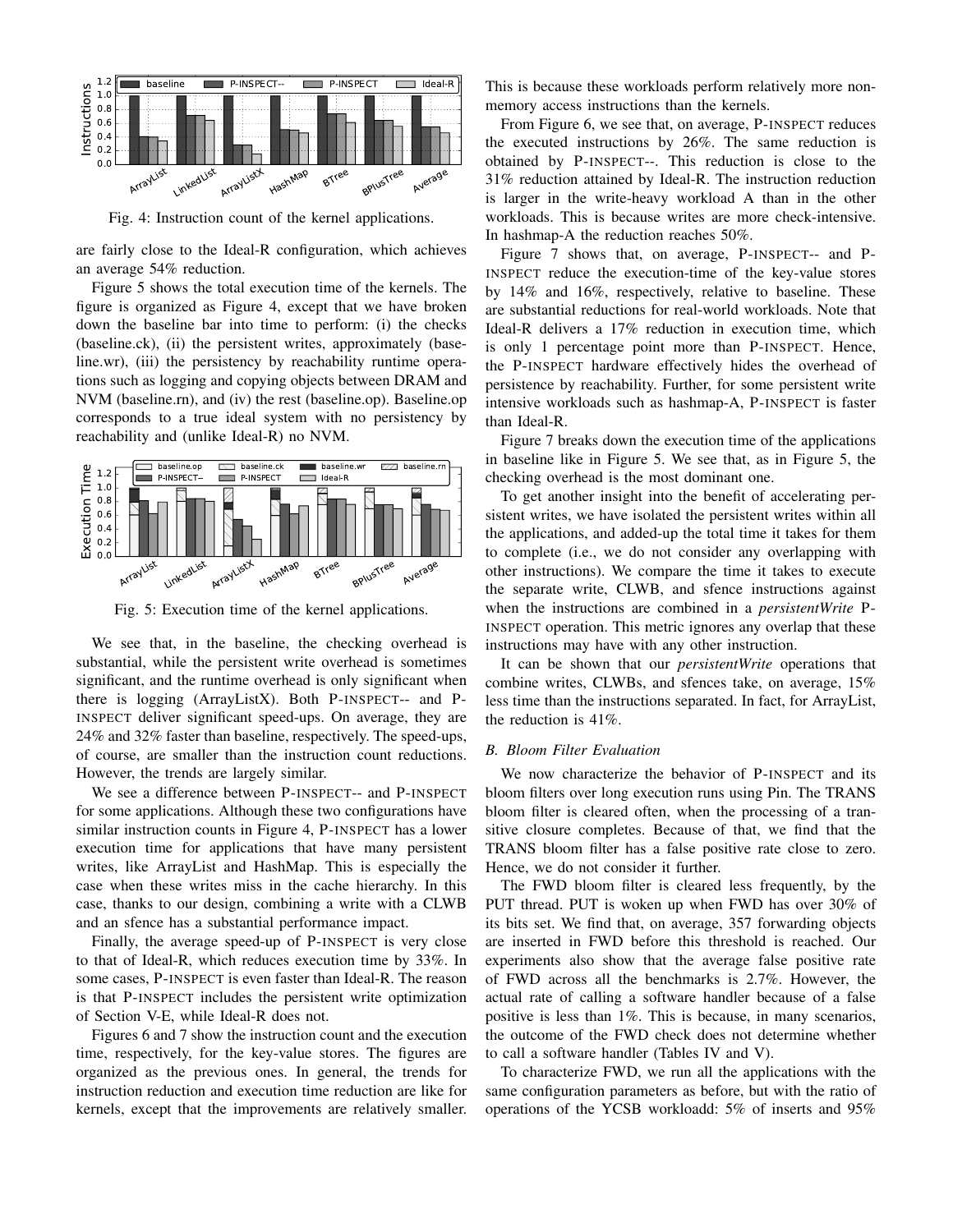<span id="page-11-0"></span>

Fig. 6: Instruction count of the YCSB workloads.

<span id="page-11-1"></span>

Fig. 7: Execution time of the YCSB workloads.

reads. We collect 50 samples per application and report the mean. Table [VIII](#page-11-2) shows the results for each application.

| Applic.          | $#$ Inst. | # FWD      | Avg.       | <b>PUT</b> |
|------------------|-----------|------------|------------|------------|
|                  | between   | checks per | <b>FWD</b> | instr.     |
|                  | PUT calls | insert     | occup.     |            |
|                  | (mill.)   | (thous.)   |            |            |
| ArrayList        | 26,326    | 3,006.0    | 14.5%      | $0.0\%$    |
| LinkedList       | 3.175     | 163.5      | $15.9\%$   | $0.2\%$    |
| ArrayListX       | 43,778    | 4.937.4    | 15.8%      | 0.0%       |
| HashMap          | 928       | 134.8      | $15.9\%$   | 1.6%       |
| <b>B</b> Tree    | 237       | 10.4       | $15.9\%$   | 6.5%       |
| <b>BPlusTree</b> | 45,367    | 3.201.0    | $15.9\%$   | $0.0\%$    |
| $pTree-D$        | 478       | 22.4       | $16.0\%$   | 3.6%       |
| HpTree-D         | 426       | 11.1       | 15.8%      | 3.8%       |
| hashmap-D        | 969       | 85.2       | $16.1\%$   | 1.8%       |
| $pmap-D$         | 92        | 1.9        | 15.9%      | 18.4%      |
| Average          | 12,177    | 1,157.4    | 15.8%      | $3.6\%$    |

<span id="page-11-2"></span>TABLE VIII: Characterization of the FWD bloom filter.

Column 2 shows the number of instructions executed between invocations of the PUT. We see that this number ranges from 92 million to 45 billion. Generally, PUT is invoked rarely. Column 3 shows the number of FWD checks divided by the number of FWD insertions. We see that FWD reads are much more frequent than writes: on average, we have 1.15 million reads per write. Column 4 shows the average FWD occupancy. We take a sample every time that the program performs a FWD lookup. We see that this number is low. Its range is 14-16%. Column 5 shows the additional instructions executed by the PUT relative to the application instructions. On average, we see that the PUT overhead is very small.

The net effect of these measurements is that the PUT does not need to be frequently invoked for the FWD to exhibit a low false positive rate. Moreover, the results show that bloom filters are a low cost hardware mechanism that is very effective to handle object checks accurately.

Finally, we perform a sensitivity analysis of the size of FWD. The goal is to show how the FWD size affects the frequency of calling the PUT. Figure [8](#page-11-3) shows the normalized number of instructions between PUT invocations for FWD sizes ranging from 511 bits to 4095 bits. We use the same target occupancy as before. Instruction counts for each application are normalized to the 2047-bit case. The numbers on the bars are the % increase in instruction count due to PUT.

<span id="page-11-3"></span>

Fig. 8: Normalized number of instructions between PUT invocations for different FWD sizes. The numbers on the bars are the % increase in instruction count due to PUT.

We see there is an almost linear relationship between the FWD size and the frequency of PUT invocations to clear the FWD. There is a tradeoff between FWD size and frequency of PUT invocation. Our 2047-bit design is a good design point.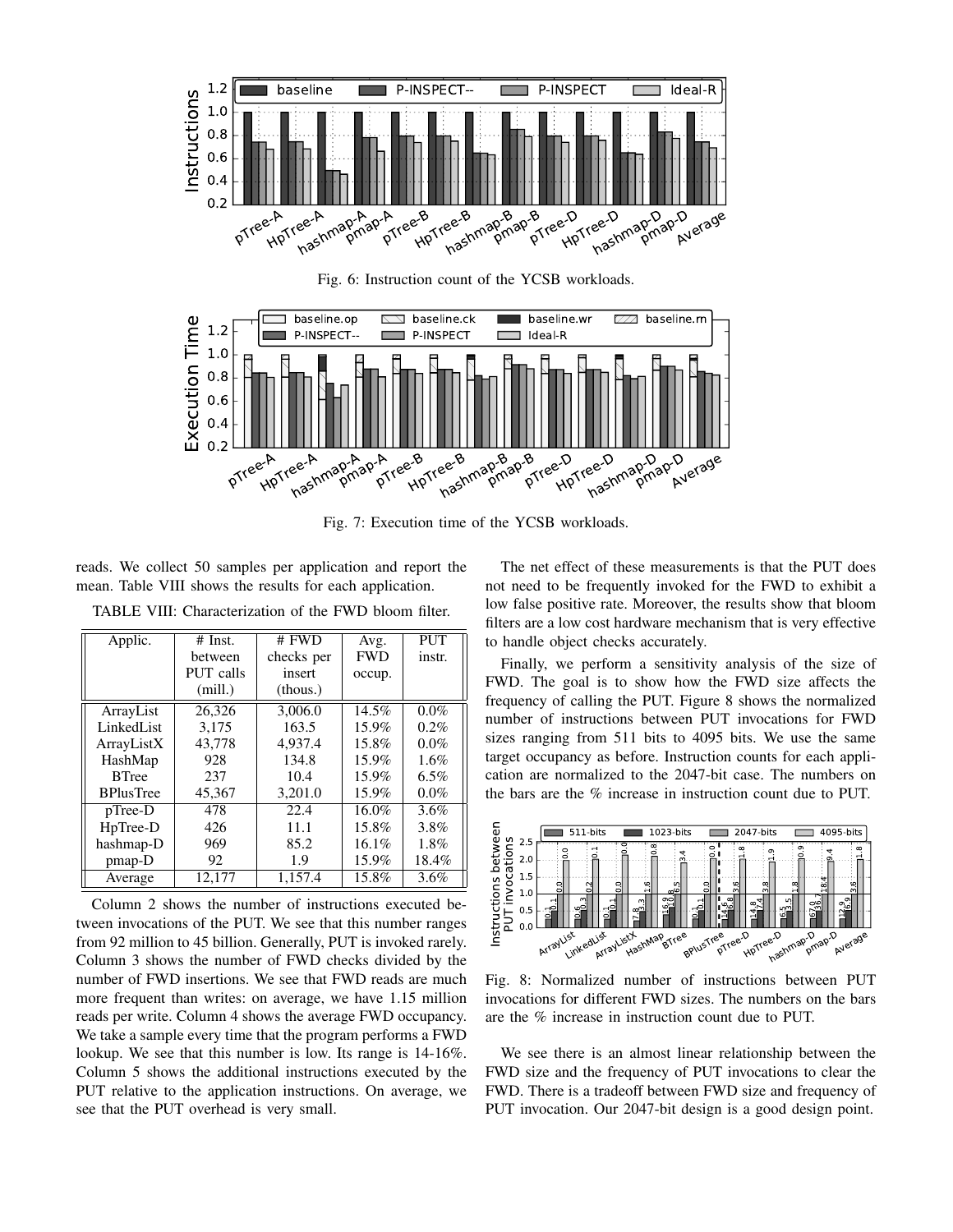# *C. Other Evaluation*

To gain more insight into P-INSPECT, we perform two additional experiments. In the first one, we measure, for each application, the percentage of accesses to NVM addresses and the reduction in execution time of P-INSPECT over baseline. Table [IX](#page-12-5) shows the results. We see that both metrics are broadly correlated. There are some cases, however, where the execution time reductions are higher than expected from the fraction of NVM accesses. This effect is due to a higher fraction of persistent writes that miss in the caches, and benefit from our persistentWrite optimization.

<span id="page-12-5"></span>TABLE IX: Application NVM accesses and reduction in execution time.

| Application      | NVM accesses | <b>Execution Time</b> |
|------------------|--------------|-----------------------|
|                  |              | Reduction             |
| ArrayList        | 13.3%        | 37.4%                 |
| LinkedList       | 6.4%         | 15.6%                 |
| ArrayListX       | 14.8%        | 55.9%                 |
| HashMap          | 8.3%         | 37.7%                 |
| <b>BTree</b>     | 6.3%         | 16.2%                 |
| <b>BPlusTree</b> | 11.3%        | 24.4%                 |
| pTree-D          | 6.1%         | 12.8%                 |
| HpTree-D         | 2.8%         | 12.7%                 |
| hashmap-D        | 7.2%         | 20.5%                 |
| pmap-D           | 1.0%         | 9.9%                  |

In a second experiment, we re-run our evaluation with 4 issue (rather than 2-issue) cores. The average speed-ups of P-INSPECT--, P-INSPECT and Ideal-R over baseline are 23%, 31% and 33% for the kernels, and 14%, 16% and 17% for the workloads, respectively. These numbers are practically the same as for 2-issue. The reason is twofold. First, all the environments become faster (including baseline and P-INSPECT); second, the long-latency NVM accesses stall the pipeline for both issue width designs.

# X. RELATED WORK

System Support for NVM. The systems and storage communities have proposed many systems and frameworks to assist NVM integration. Besides the programming frameworks of Section [II,](#page-1-2) researchers have proposed to redesign the software systems. Examples include BPFS [\[12\]](#page-13-6), NOVA [\[55,](#page-14-17) [56,](#page-14-18) [57,](#page-14-19) [58\]](#page-14-20), Aerie [\[59\]](#page-14-21) and PMFS [\[60\]](#page-14-22). These systems have different ordering and consistency attributes, and they handle their metadata information differently, but all aim for high performance NVM accesses in hybrid memory.

Hardware Optimizations for NVM. Many works provide hardware optimizations for NVM operations. In general, their goal is to reduce the overhead of persistent writes, either by introducing new persistency models [\[41,](#page-14-3) [18\]](#page-13-12), or by removing persistent writes from critical paths and minimizing logging overheads [\[61,](#page-14-23) [62,](#page-14-24) [63,](#page-14-25) [64,](#page-14-26) [65,](#page-14-27) [66,](#page-14-28) [15,](#page-13-9) [67,](#page-14-29) [42,](#page-14-4) [68,](#page-14-30) [69\]](#page-14-31). As NVM normally relies on transactions for memory persistency, most of the optimizations focus on reducing the persistency overhead by relaxing the persistence order. For instance, WHISPER [\[15\]](#page-13-9) proposes high-level ISA primitives to decouple ordering from durability. Other works propose hardware to optimize different aspects of NVM memories: efficient checkpointing [\[70,](#page-14-32) [71\]](#page-14-33), improved NVM encryption operations [\[72,](#page-15-0) [73,](#page-15-1) [74,](#page-15-2) [75\]](#page-15-3), and persistent object translation to accelerate the process of identifying the addresses of persistent objects [\[76,](#page-15-4) [77\]](#page-15-5). There is no work that proposes hardware techniques for supporting programmable NVM frameworks per se. These proposals are orthogonal to our work and, in fact, many can be combined with our work.

Recognizing Object State. Persistence by reachability requires dynamic fine-grain state information about each individual object. Existing hardware cannot provide the information needed or as fast as it is needed. For instance, bounds checking hardware [\[28\]](#page-13-22) cannot be used to find out conditions such as whether an object is a Forwarding one or whether its Transitive Closure is being processed (Table [I\)](#page-3-0). On the other hand, ARM's Memory Tagging Extension (MTE) [\[29\]](#page-13-23), SPARC's Application Data Integrity (ADI) [\[78\]](#page-15-6) or CHERI [\[30,](#page-13-24) [31\]](#page-13-25) could be used for fine-grain identification. These proposals tag memory locations with bits that identify their state. However, these approaches are too slow for production code. As documented in [\[30,](#page-13-24) [79\]](#page-15-7), MTE's, ADI's, and CHERI's precise exception mode introduces significant performance overheads. Since the hardware first needs to fetch the state (tag or capabilities) of the memory location and check if a precise exception needs to be raised, the original operation can only be performed after this load and check. In P-INSPECT, this overhead does not exist. By using bloom-filter hardware checks, P-INSPECT removes the loading of state from the execution's critical path.

#### XI. CONCLUSION

To attain both user-friendly and high-performance NVM frameworks, this paper introduced P-INSPECT, the first hardware architecture targeted to speeding-up persistence by reachability. P-INSPECT retains programmability and eliminates most of the execution overhead. For a set of workloads, it reduces the number of instructions executed by 26%, and the application execution time by 16%, delivering similar performance to that of an ideal runtime.

#### **REFERENCES**

- <span id="page-12-0"></span>[1] Intel, "3D XPoint: A Breakthrough in Non-Volatile Memory Technology,"
- https://www.intel.[com/content/www/us/en/architecture-and-technology/](https://www.intel.com/content/www/us/en/architecture-and-technology/intel-micron-3d-xpoint-webcast.html) [intel-micron-3d-xpoint-webcast](https://www.intel.com/content/www/us/en/architecture-and-technology/intel-micron-3d-xpoint-webcast.html).html, 2018.
- <span id="page-12-1"></span>[2] M. K. Qureshi, S. Gurumurthi, and B. Rajendran, *Phase Change Memory: From Devices to Systems*, 1st ed. Morgan & Claypool Publishers, 2011.
- <span id="page-12-2"></span>[3] S. Raoux, G. W. Burr, M. J. Breitwisch, C. T. Rettner, Y. C. Chen, R. M. Shelby, M. Salinga, D. Krebs, S. H. Chen, H. L. Lung, and C. H. Lam, "Phase-change random access memory: A scalable technology," *IBM Journal of Research and Development*, vol. 52, no. 4.5, pp. 465–479, July 2008.
- <span id="page-12-3"></span>[4] P. Zhou, B. Zhao, J. Yang, and Y. Zhang, "A durable and energy efficient main memory using phase change memory technology," in *36th International Symposium on Computer Architecture (ISCA'09)*, Austin, TX, 2009.
- <span id="page-12-4"></span>[5] H. Akinaga and H. Shima, "Resistive Random Access Memory (ReRAM) Based on Metal Oxides," *Proceedings of the IEEE*, vol. 98, no. 12, pp. 2237–2251, Dec 2010.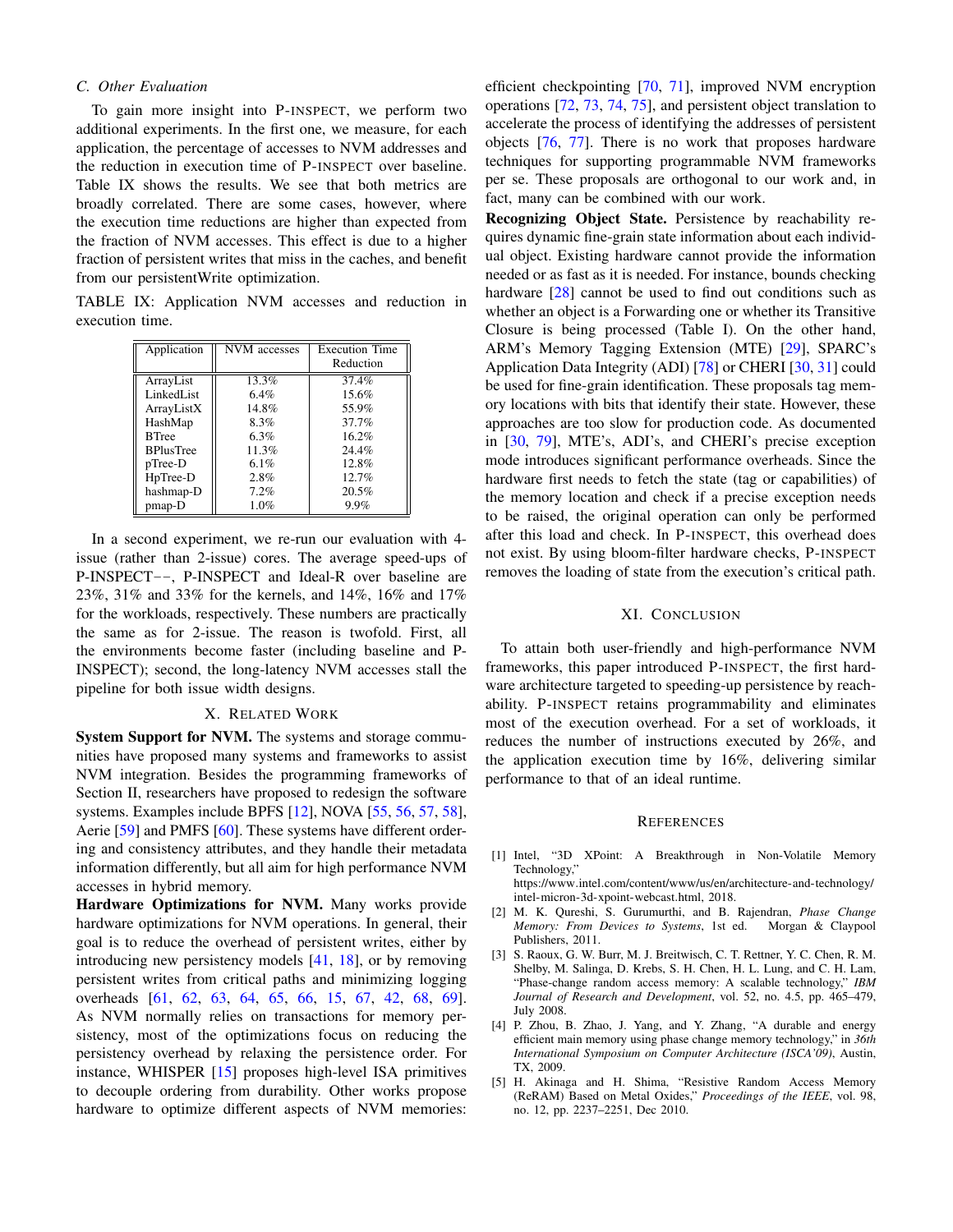- <span id="page-13-0"></span>[6] J. Izraelevitz, J. Yang, L. Zhang, J. Kim, X. Liu, A. Memaripour, Y. J. Soh, Z. Wang, Y. Xu, S. R. Dulloor, J. Zhao, and S. Swanson, "Basic Performance Measurements of the Intel Optane DC Persistent Memory Module," *CoRR*, vol. abs/1903.05714, 2019. [Online]. Available: http://arxiv.[org/abs/1903](http://arxiv.org/abs/1903.05714).05714
- <span id="page-13-1"></span>[7] Intel, "Introduction to Programming with Intel Optane DC Persistent Memory," 2018. [Ontel Optane DC Persistent Memory," 2018. [Online]. Available: https://software.intel.[com/en-us/articles/introduction](https://software.intel.com/en-us/articles/introduction-to-programming-with-persistent-memory-from-intel)[to-programming-with-persistent-memory-from-intel](https://software.intel.com/en-us/articles/introduction-to-programming-with-persistent-memory-from-intel)
- <span id="page-13-2"></span>[8] T. Shull, J. Huang, and J. Torrellas, "Defining a High-level Programming Model for Emerging NVRAM Technologies," in *Proceedings of the 15th International Conference on Managed Languages & Runtimes*, ser. ManLang '18. New York, NY, USA: ACM, 2018, pp. 11:1–11:7. [Online]. Available: http://doi.acm.org/10.[1145/3237009](http://doi.acm.org/10.1145/3237009.3237027).3237027
- <span id="page-13-3"></span>[9] M. Wu, Z. Zhao, H. Li, H. Li, H. Chen, B. Zang, and H. Guan, "Espresso: Brewing Java For More Non-volatility with Non-volatile Memory," in *Proceedings of the Twenty-Third International Conference on Architectural Support for Programming Languages and Operating Systems*, ser. ASPLOS '18, New York, NY, USA, 2018.
- <span id="page-13-4"></span>[10] J. Coburn, A. M. Caulfield, A. Akel, L. M. Grupp, R. K. Gupta, R. Jhala, and S. Swanson, "NV-Heaps: Making Persistent Objects Fast and Safe with Next-generation, Non-volatile Memories," in *Proceedings of the Sixteenth International Conference on Architectural Support for Programming Languages and Operating Systems*, ser. ASPLOS XVI. New York, NY, USA: ACM, 2011, pp. 105–118. [Online]. Available: http://doi.acm.org/10.[1145/1950365](http://doi.acm.org/10.1145/1950365.1950380).1950380
- <span id="page-13-5"></span>[11] H. Volos, A. J. Tack, and M. M. Swift, "Mnemosyne: Lightweight persistent memory," in *Proceedings of the Sixteenth International Conference on Architectural Support for Programming Languages and Operating Systems*, ser. ASPLOS XVI. New York, NY, USA: ACM, 2011, pp. 91–104. [Online]. Available: [http://doi](http://doi.acm.org/10.1145/1950365.1950379).acm.org/10.1145/ [1950365](http://doi.acm.org/10.1145/1950365.1950379).1950379
- <span id="page-13-6"></span>[12] J. Condit, E. B. Nightingale, C. Frost, E. Ipek, B. Lee, D. Burger, and D. Coetzee, "Better I/O Through Byte-addressable, Persistent Memory," in *Proceedings of the ACM SIGOPS 22nd Symposium on Operating Systems Principles*, ser. SOSP '09. New York, NY, USA: ACM, 2009, pp. 133–146. [Online]. Available: [http:](http://doi.acm.org/10.1145/1629575.1629589) //doi.acm.org/10.[1145/1629575](http://doi.acm.org/10.1145/1629575.1629589).1629589
- <span id="page-13-7"></span>[13] D. R. Chakrabarti, H.-J. Boehm, and K. Bhandari, "Atlas: Leveraging Locks for Non-volatile Memory Consistency," in *Proceedings of the 2014 ACM International Conference on Object Oriented Programming Systems Languages & Applications*, ser. OOPSLA '14. New York, NY, USA: ACM, 2014, pp. 433-452. [Online]. Available: http://doi.acm.org/10.[1145/2660193](http://doi.acm.org/10.1145/2660193.2660224).2660224
- <span id="page-13-8"></span>[14] T. C.-H. Hsu, H. Brügner, I. Roy, K. Keeton, and P. Eugster, "NVthreads: Practical Persistence for Multi-threaded Applications," in *Proceedings of the Twelfth European Conference on Computer Systems*, ser. EuroSys '17. New York, NY, USA: ACM, 2017, pp. 468–482. [Online]. Available: http://doi.acm.org/10.[1145/3064176](http://doi.acm.org/10.1145/3064176.3064204).3064204
- <span id="page-13-9"></span>[15] S. Nalli, S. Haria, M. D. Hill, M. M. Swift, H. Volos, and K. Keeton, "An Analysis of Persistent Memory Use with WHISPER," in *Proceedings of the Twenty-Second International Conference on Architectural Support for Programming Languages and Operating Systems, ASPLOS 2017, Xi'an, China, April 8-12, 2017*, 2017, pp. 135–148.
- <span id="page-13-10"></span>[16] J. E. Denny, S. Lee, and J. S. Vetter, "NVL-C: Static Analysis Techniques for Efficient, Correct Programming of Non-Volatile Main Memory Systems," in *Proceedings of the 25th ACM International Symposium on High-Performance Parallel and Distributed Computing*, ser. HPDC '16. New York, NY, USA: ACM, 2016, pp. 125–136. [Online]. Available: http://doi.acm.org/10.[1145/2907294](http://doi.acm.org/10.1145/2907294.2907303).2907303
- <span id="page-13-11"></span>[17] N. Cohen, D. T. Aksun, and J. R. Larus, "Object-oriented recovery for non-volatile memory," *PACMPL*, vol. 2, no. OOPSLA, pp. 153:1– 153:22, 2018.
- <span id="page-13-12"></span>[18] A. Kolli, V. Gogte, A. Saidi, S. Diestelhorst, P. M. Chen, S. Narayanasamy, and T. F. Wenisch, "Language-level Persistency," in *Proceedings of the 44th Annual International Symposium on Computer Architecture*, ser. ISCA '17. New York, NY, USA: ACM, 2017, pp. 481– 493. [Online]. Available: http://doi.acm.org/10.[1145/3079856](http://doi.acm.org/10.1145/3079856.3080229).3080229
- <span id="page-13-13"></span>[19] H.-J. Boehm and D. R. Chakrabarti, "Persistence Programming Models for Non-volatile Memory," in *Proceedings of the 2016 ACM SIGPLAN International Symposium on Memory Management*, ser. ISMM 2016. New York, NY, USA: ACM, 2016, pp. 55–67. [Online]. Available: http://doi.acm.org/10.[1145/2926697](http://doi.acm.org/10.1145/2926697.2926704).2926704
- <span id="page-13-14"></span>[20] V. Gogte, S. Diestelhorst, W. Wang, S. Narayanasamy, P. M. Chen, and T. F. Wenisch, "Persistency for Synchronization-free Regions," in *Proceedings of the 39th ACM SIGPLAN Conference on Programming Language Design and Implementation*, ser. PLDI 2018. New York, NY, USA: ACM, 2018, pp. 46–61. [Online]. Available: http://doi.acm.org/10.[1145/3192366](http://doi.acm.org/10.1145/3192366.3192367).3192367
- <span id="page-13-15"></span>[21] T. Shull, J. Huang, and J. Torrellas, "AutoPersist: An Easy-to-use Java NVM Framework Based on Reachability," in *Proceedings of the 40th ACM SIGPLAN Conference on Programming Language Design and Implementation*, ser. PLDI 2019, 2019, pp. 316–332.
- <span id="page-13-16"></span>[22] J. Guerra, L. Mármol, D. Campello, C. Crespo, R. Rangaswami, and J. Wei, "Software Persistent Memory," in *Proceedings of the 2012 USENIX Conference on Annual Technical Conference*, ser. USENIX ATC'12. Berkeley, CA, USA: USENIX Association, 2012, pp. 29–29. [Online]. Available: http://dl.acm.org/citation.[cfm?id=2342821](http://dl.acm.org/citation.cfm?id=2342821.2342850).2342850
- <span id="page-13-17"></span>[23] L. Marmol, M. Chowdhury, and R. Rangaswami, "LibPM: Simplifying Application Usage of Persistent Memory," *ACM Trans. Storage*, vol. 14, no. 4, pp. 34:1–34:18, Dec. 2018. [Online]. Available: http://doi.acm.org/10.[1145/3278141](http://doi.acm.org/10.1145/3278141)<br>[24] "NVM Programming Model
- <span id="page-13-18"></span>Programming Model v1.2." [Online]. Available: https://www.snia.[org/sites/default/files/technical](https://www.snia.org/sites/default/files/technical_work/final/ NVMProgrammingModel_v1.2.pdf)\_work/final/ [NVMProgrammingModel](https://www.snia.org/sites/default/files/technical_work/final/ NVMProgrammingModel_v1.2.pdf)\_v1.2.pdf
- <span id="page-13-19"></span>[25] "Persistent Memory Development Kit." [Online]. Available: [http:](http://pmem.io/pmdk/) //pmem.[io/pmdk/](http://pmem.io/pmdk/)
- <span id="page-13-20"></span>[26] "Intel 64 and IA-32 Architectures Software Develop's Manual," https://www.intel.[com/content/dam/www/public/us/en/documents/](https://www.intel.com/content/dam/www/public/us/en/documents/manuals/64-ia-32-architectures-software-developer-instruction-set-reference-manual-325383.pdf) [manuals/64-ia-32-architectures-software-developer-instruction-set](https://www.intel.com/content/dam/www/public/us/en/documents/manuals/64-ia-32-architectures-software-developer-instruction-set-reference-manual-325383.pdf)[reference-manual-325383](https://www.intel.com/content/dam/www/public/us/en/documents/manuals/64-ia-32-architectures-software-developer-instruction-set-reference-manual-325383.pdf).pdf, 2015.
- <span id="page-13-21"></span>[27] T. Shull, J. Huang, and J. Torrellas, "QuickCheck: Using Speculation to Reduce the Overhead of Checks in NVM Frameworks," in *Proceedings of the 15th ACM SIGPLAN/SIGOPS International Conference on Virtual Execution Environments*, ser. VEE 2019. New York, NY, USA: ACM, 2019, pp. 137–151. [Online]. Available: http://doi.acm.org/10.[1145/3313808](http://doi.acm.org/10.1145/3313808.3313822).3313822
- <span id="page-13-22"></span>[28] O. Oleksenko, D. Kuvaiskii, P. Bhatotia, P. Felber, and C. Fetzer, "Intel MPX Explained: A Cross-Layer Analysis of the Intel MPX System Stack," *Proc. ACM Meas. Anal. Comput. Syst.*, vol. 2, no. 2, Jun. 2018. [Online]. Available: https://doi.org/10.[1145/3224423](https://doi.org/10.1145/3224423)
- <span id="page-13-23"></span>[29] ARM, "Arm Architecture Reference Manual," https://developer.arm.[com/docs/ddi0487/latest.](https://developer.arm.com/ docs/ddi0487/latest)
- <span id="page-13-24"></span>[30] J. Woodruff, R. N. Watson, D. Chisnall, S. W. Moore, J. Anderson, B. Davis, B. Laurie, P. G. Neumann, R. Norton, and M. Roe, "The CHERI Capability Model: Revisiting RISC in an Age of Risk," *SIGARCH Comput. Archit. News*, vol. 42, no. 3, pp. 457–468, Jun. 2014. [Online]. Available: https://doi.org/10.[1145/2678373](https://doi.org/10.1145/2678373.2665740).2665740
- <span id="page-13-25"></span>[31] R. N. M. Watson, J. Woodruff, P. G. Neumann, S. W. Moore, J. Anderson, D. Chisnall, N. H. Dave, B. Davis, K. Gudka, B. Laurie, S. J. Murdoch, R. M. Norton, M. Roe, S. D. Son, and M. Vadera, "CHERI: A Hybrid Capability-System Architecture for Scalable Software Compartmentalization," *2015 IEEE Symposium on Security and Privacy*, pp. 20–37, 2015.
- <span id="page-13-26"></span>[32] J. Ren, Q. Hu, S. Khan, and T. Moscibroda, "Programming for Non-Volatile Main Memory Is Hard," in *Proceedings of the 8th Asia-Pacific Workshop on Systems (APSys '17)*, September 2017, pp. 13:01–13:08.
- <span id="page-13-27"></span>[33] S. Liu, Y. Wei, J. Zhao, A. Kolli, and S. Khan, "PMTest: A Fast and Flexible Testing Framework for Persistent Memory Programs," in *Proceedings of the Twenty-Fourth International Conference on Architectural Support for Programming Languages and Operating Systems*, ser. ASPLOS '19. New York, NY, USA: ACM, 2019, pp. 411– 425. [Online]. Available: http://doi.acm.org/10.[1145/3297858](http://doi.acm.org/10.1145/3297858.3304015).3304015 [34] "PMDK. An introduction to pmemcheck."
- <span id="page-13-28"></span>https://pmem.[io/2015/07/17/pmemcheck-basic](https://pmem.io/2015/07/17/pmemcheck-basic.html).html, 2015.
- <span id="page-13-29"></span>[35] Zhou, Ping and Zhao, Bo and Yang, Jun and Zhang, Youtao, "A Durable and Energy Efficient Main Memory Using Phase Change Memory Technology," in *Proceedings of the 36th Annual International Symposium on Computer Architecture*, ser. ISCA '09. New York, NY, USA: Association for Computing Machinery, 2009, p. 1423. [Online]. Available: https://doi.org/10.[1145/1555754](https://doi.org/10.1145/1555754.1555759).1555759
- <span id="page-13-30"></span>[36] S. Cho and H. Lee, "Flip-N-Write: A simple deterministic technique to improve PRAM write performance, energy and endurance," in *2009 42nd Annual IEEE/ACM International Symposium on Microarchitecture*, 2009, pp. 347–357.
- <span id="page-13-31"></span>[37] J. Xu, D. Feng, Y. Hua, W. Tong, J. Liu, C. Li, G. Xu, and Y. Chen, "Adaptive Granularity Encoding For Energy-Efficient Non-Volatile Main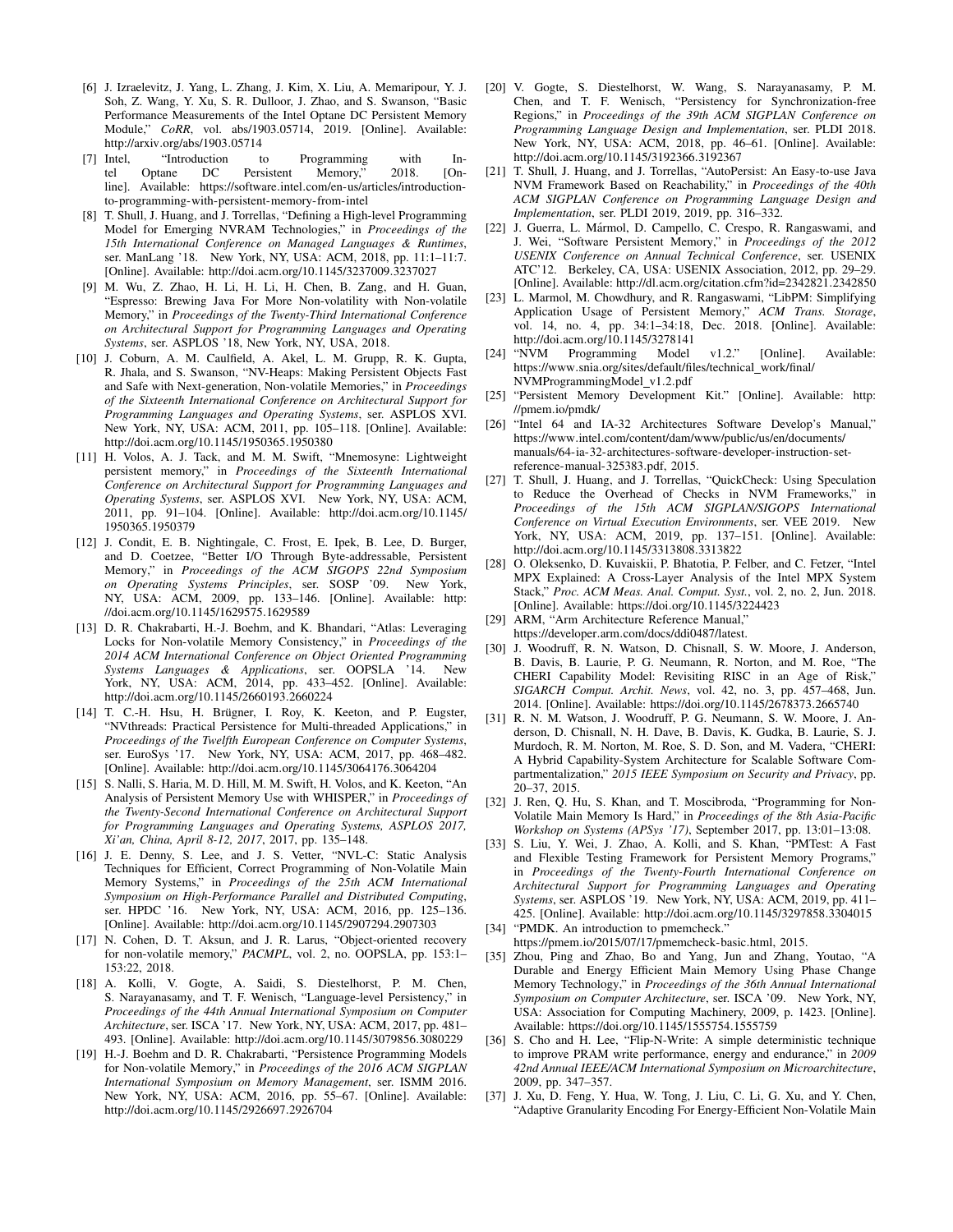Memory," in *2019 56th ACM/IEEE Design Automation Conference*, 2019, pp. 1–6.

- <span id="page-14-0"></span>[38] D. H. Yoon, M. K. Jeong, M. Sullivan, and M. Erez, "The dynamic granularity memory system," in *2012 39th Annual International Symposium on Computer Architecture*, 2012, pp. 548–560.
- <span id="page-14-1"></span>[39] Y. Joo, D. Niu, X. Dong, G. Sun, N. Chang, and Y. Xie, "Energyand endurance-aware design of phase change memory caches," in *2010 Design, Automation Test in Europe Conference Exhibition (DATE 2010)*, 2010, pp. 136–141.
- <span id="page-14-2"></span>[40] Y. Xie, "Modeling, Architecture, and Applications for Emerging Memory Technologies," *IEEE Design Test of Computers*, vol. 28, no. 1, pp. 44–51, 2011.
- <span id="page-14-3"></span>[41] S. Pelley, P. M. Chen, and T. F. Wenisch, "Memory Persistency," in *Proceeding of the 41st Annual International Symposium on Computer Architecuture*, ser. ISCA '14. Piscataway, NJ, USA: IEEE Press, 2014, pp. 265–276. [Online]. Available: http://dl.acm.[org/citation](http://dl.acm.org/citation.cfm?id=2665671.2665712).cfm?id= [2665671](http://dl.acm.org/citation.cfm?id=2665671.2665712).2665712
- <span id="page-14-4"></span>[42] A. Kolli, J. Rosen, S. Diestelhorst, A. Saidi, S. Pelley, S. Liu, P. M. Chen, and T. F. Wenisch, "Delegated Persist Ordering," in *The 49th Annual IEEE/ACM International Symposium on Microarchitecture*, ser. MICRO-49. Piscataway, NJ, USA: IEEE Press, 2016, pp. 58:1–58:13. [Online]. Available: http://dl.acm.org/citation.[cfm?id=3195638](http://dl.acm.org/citation.cfm?id=3195638.3195709).3195709
- <span id="page-14-5"></span>[43] P. S. Magnusson, M. Christensson, J. Eskilson, D. Forsgren, G. Hallberg, J. Hogberg, F. Larsson, A. Moestedt, and B. Werner, "Simics: A full system simulation platform," *Computer*, vol. 35, no. 2, pp. 50–58, Feb 2002.
- <span id="page-14-6"></span>[44] A. F. Rodrigues, K. S. Hemmert, B. W. Barrett, C. Kersey, R. Oldfield, M. Weston, R. Risen, J. Cook, P. Rosenfeld, E. CooperBalls, and B. Jacob, "The Structural Simulation Toolkit," *SIGMETRICS Perform. Eval. Rev.*, vol. 38, no. 4, Mar. 2011.
- <span id="page-14-7"></span>[45] P. Rosenfeld, E. Cooper-Balis, and B. Jacob, "DRAMSim2: A Cycle Accurate Memory System Simulator," *IEEE Computer Architecture Letters*, Jan 2011.
- <span id="page-14-8"></span>[46] N. Chachmon, D. Richins, R. Cohn, M. Christensson, W. Cui, and V. J. Reddi, "Simulation and Analysis Engine for Scale-Out Workloads," in *the 2016 International Conference on Supercomputing*, 2016.
- <span id="page-14-9"></span>[47] "Synopsys design compiler," [https://www](https://www.synopsys.com/).synopsys.com/.
- <span id="page-14-10"></span>[48] R. Balasubramonian, A. B. Kahng, N. Muralimanohar, A. Shafiee, and V. Srinivas, "CACTI 7: New Tools for Interconnect Exploration in Innovative Off-Chip Memories," *ACM Trans. Archit. Code Optim.*, vol. 14, no. 2, Jun. 2017. [Online]. Available: [http:](http://doi.acm.org/10.1145/3085572) //doi.acm.org/10.[1145/3085572](http://doi.acm.org/10.1145/3085572)
- <span id="page-14-11"></span>[49] C. Wimmer, M. Haupt, M. L. Van De Vanter, M. Jordan, L. Daynès, and D. Simon, "Maxine: An Approachable Virtual Machine for, and in, Java," *ACM Trans. Archit. Code Optim.*, vol. 9, no. 4, pp. 30:1–30:24, Jan. 2013.
- <span id="page-14-12"></span>[50] C.-K. Luk, R. Cohn, R. Muth, H. Patil, A. Klauser, G. Lowney, S. Wallace, V. J. Reddi, and K. Hazelwood, "Pin: Building Customized Program Analysis Tools with Dynamic Instrumentation," in *Proceedings of the 2005 ACM SIGPLAN Conference on Programming Language Design and Implementation*, ser. PLDI '05. New York, NY, USA: ACM, 2005, pp. 190–200.
- <span id="page-14-13"></span>[51] "QuickCached." [Online]. Available: [https://github](https://github.com/QuickServerLab/QuickCached).com/ [QuickServerLab/QuickCached](https://github.com/QuickServerLab/QuickCached)
- <span id="page-14-14"></span>[52] "Pmemkv: Key/Value Datastore for Persistent Memory." [Online]. Available: https://github.[com/pmem/pmemkv](https://github.com/pmem/pmemkv)
- <span id="page-14-15"></span>[53] "PCollections." [Online]. Available: [https://pcollections](https://pcollections.org/).org/
- <span id="page-14-16"></span>[54] B. F. Cooper, A. Silberstein, E. Tam, R. Ramakrishnan, and R. Sears, "Benchmarking Cloud Serving Systems with YCSB," in *Proceedings of the 1st ACM Symposium on Cloud Computing*, ser. SoCC '10. New York, NY, USA: ACM, 2010, pp. 143–154. [Online]. Available: http://doi.acm.org/10.[1145/1807128](http://doi.acm.org/10.1145/1807128.1807152).1807152
- <span id="page-14-17"></span>[55] J. Xu and S. Swanson, "NOVA: A Log-structured File System for Hybrid Volatile/Non-volatile Main Memories," in *Proceedings of the 14th Usenix Conference on File and Storage Technologies*, ser. FAST'16. Berkeley, CA, USA: USENIX Association, 2016, pp. 323–338. [Online]. Available: http://dl.acm.org/citation.[cfm?id=2930583](http://dl.acm.org/citation.cfm?id=2930583.2930608).2930608
- <span id="page-14-18"></span>[56] J. Xu, L. Zhang, A. Memaripour, A. Gangadharaiah, A. Borase, T. B. Da Silva, S. Swanson, and A. Rudoff, "NOVA-Fortis: A Fault-Tolerant Non-Volatile Main Memory File System," in *Proceedings of the 26th Symposium on Operating Systems Principles*, ser. SOSP '17. New York, NY, USA: ACM, 2017, pp. 478–496. [Online]. Available: http://doi.acm.org/10.[1145/3132747](http://doi.acm.org/10.1145/3132747.3132761).3132761
- <span id="page-14-19"></span>[57] J. Yang, J. Izraelevitz, and S. Swanson, "Orion: A Distributed File System for Non-Volatile Main Memory and RDMA-Capable Networks," in *17th USENIX Conference on File and Storage Technologies (FAST 19)*. Boston, MA: USENIX Association, Feb. 2019, pp. 221– 234. [Online]. Available: https://www.usenix.[org/conference/fast19/](https://www.usenix.org/conference/fast19/presentation/yang) [presentation/yang](https://www.usenix.org/conference/fast19/presentation/yang)
- <span id="page-14-20"></span>[58] S. Zheng, M. Hoseinzadeh, and S. Swanson, "Ziggurat: A Tiered File System for Non-Volatile Main Memories and Disks," in *17th USENIX Conference on File and Storage Technologies (FAST 19)*. Boston, MA: USENIX Association, Feb. 2019, pp. 207–219. [Online]. Available: https://www.usenix.[org/conference/fast19/presentation/zheng](https://www.usenix.org/conference/fast19/presentation/zheng)
- <span id="page-14-21"></span>[59] H. Volos, S. Nalli, S. Panneerselvam, V. Varadarajan, P. Saxena, and M. M. Swift, "Aerie: Flexible File-system Interfaces to Storage-class Memory," in *Proceedings of the Ninth European Conference on Computer Systems*, ser. EuroSys '14. New York, NY, USA: ACM, 2014, pp. 14:1–14:14. [Online]. Available: [http:](http://doi.acm.org/10.1145/2592798.2592810) //doi.acm.org/10.[1145/2592798](http://doi.acm.org/10.1145/2592798.2592810).2592810
- <span id="page-14-22"></span>[60] S. R. Dulloor, S. Kumar, A. Keshavamurthy, P. Lantz, D. Reddy, R. Sankaran, and J. Jackson, "System Software for Persistent Memory," in *Proceedings of the Ninth European Conference on Computer Systems*, ser. EuroSys '14. New York, NY, USA: ACM, 2014, pp. 15:1–15:15. [Online]. Available: http://doi.acm.org/10.[1145/2592798](http://doi.acm.org/10.1145/2592798.2592814).2592814
- <span id="page-14-23"></span>[61] J. Zhao, S. Li, D. H. Yoon, Y. Xie, and N. P. Jouppi, "Kiln: closing the performance gap between systems with and without persistence support," in *Proceedings of the 46th Annual International Symposium on Microarchitecture (MICRO-46)*, Davis, CA, 2013.
- <span id="page-14-24"></span>[62] S. Shin, S. K. Tirukkovalluri, J. Tuck, and Y. Solihin, "Proteus: a flexible and fast software supported hardware logging approach for NVM," in *Proceedings of the 50th Annual IEEE/ACM International Symposium on Microarchitecture, MICRO 2017, Cambridge, MA, USA, October 14-18, 2017*, 2017, pp. 178–190.
- <span id="page-14-25"></span>[63] T. M. Nguyen and D. Wentzlaff, "PiCL: a software-transparent, persistent cache log for nonvolatile main memory," in *Proceedings of the 51th Annual IEEE/ACM International Symposium on Microarchitecture, MICRO 2018, Fukuoka, Japan, October 20-24, 2018*, 2018, pp. 178– 190.
- <span id="page-14-26"></span>[64] J. Jeong, C. H. Park, J. Huh, and S. Maeng, "Efficient hardware-assisted logging with asynchronous and direct-update for persistent memory," in *Proceedings of the 51th Annual IEEE/ACM International Symposium on Microarchitecture, MICRO 2018, Fukuoka, Japan, October 20-24, 2018*, 2018, pp. 178–190.
- <span id="page-14-27"></span>[65] M. Ogleari, E. L. Miller, and J. Zhao, "Steal but No Force: Efficient Hardware Undo+Redo Logging for Persistent Memory Systems," in *IEEE International Symposium on High Performance Computer Architecture, HPCA 2018, Vienna, Austria, February 24-28, 2018*, 2018, pp. 336–349.
- <span id="page-14-28"></span>[66] J. Izraelevitz, T. Kelly, and A. Kolli, "Failure-Atomic Persistent Memory Updates via JUSTDO Logging," in *Proceedings of 21th ACM International Conference on Architectural Support for Programming Languages and Operating Systems (ASPLOS'16)*, Atlanta, GA, 2016.
- <span id="page-14-29"></span>[67] A. Joshi, V. Nagarajan, S. Viglas, and M. Cintra, "ATOM: Atomic Durability in Non-volatile Memory through Hardware Logging," in *2017 IEEE International Symposium on High Performance Computer Architecture, HPCA 2017, Austin, TX, USA, February 4-8, 2017*, 2017, pp. 361–372.
- <span id="page-14-30"></span>[68] K. Doshi, E. Giles, and P. J. Varman, "Atomic persistence for SCM with a non-intrusive backend controller," in *2016 IEEE International Symposium on High Performance Computer Architecture, HPCA 2016, Barcelona, Spain, March 12-16, 2016*, 2016, pp. 77–89.
- <span id="page-14-31"></span>[69] M. Liu, M. Zhang, K. Chen, X. Qian, Y. Wu, W. Zheng, and J. Ren, "DudeTM: Building Durable Transactions with Decoupling for Persistent Memory," in *Proceedings of the Twenty-Second International Conference on Architectural Support for Programming Languages and Operating Systems*, ser. ASPLOS '17. New York, NY, USA: ACM, 2017, pp. 329–343. [Online]. Available: [http:](http://doi.acm.org/10.1145/3037697.3037714) //doi.acm.org/10.[1145/3037697](http://doi.acm.org/10.1145/3037697.3037714).3037714
- <span id="page-14-32"></span>[70] J. Ren, J. Zhao, S. Khan, J. Choi, Y. Wu, and O. Mutlu, "ThyNVM: Enabling Software-transparent Crash Consistency in Persistent Memory Systems," in *Proceedings of the 48th International Symposium on Microarchitecture*, ser. MICRO-48. New York, NY, USA: ACM, 2015, pp. 672–685. [Online]. Available: [http:](http://doi.acm.org/10.1145/2830772.2830802) //doi.acm.org/10.[1145/2830772](http://doi.acm.org/10.1145/2830772.2830802).2830802
- <span id="page-14-33"></span>[71] H. Elnawawy, M. Alshboul, J. Tuck, and Y. Solihin, "Efficient Checkpointing of Loop-Based Codes for Non-volatile Main Memory," in *2017*